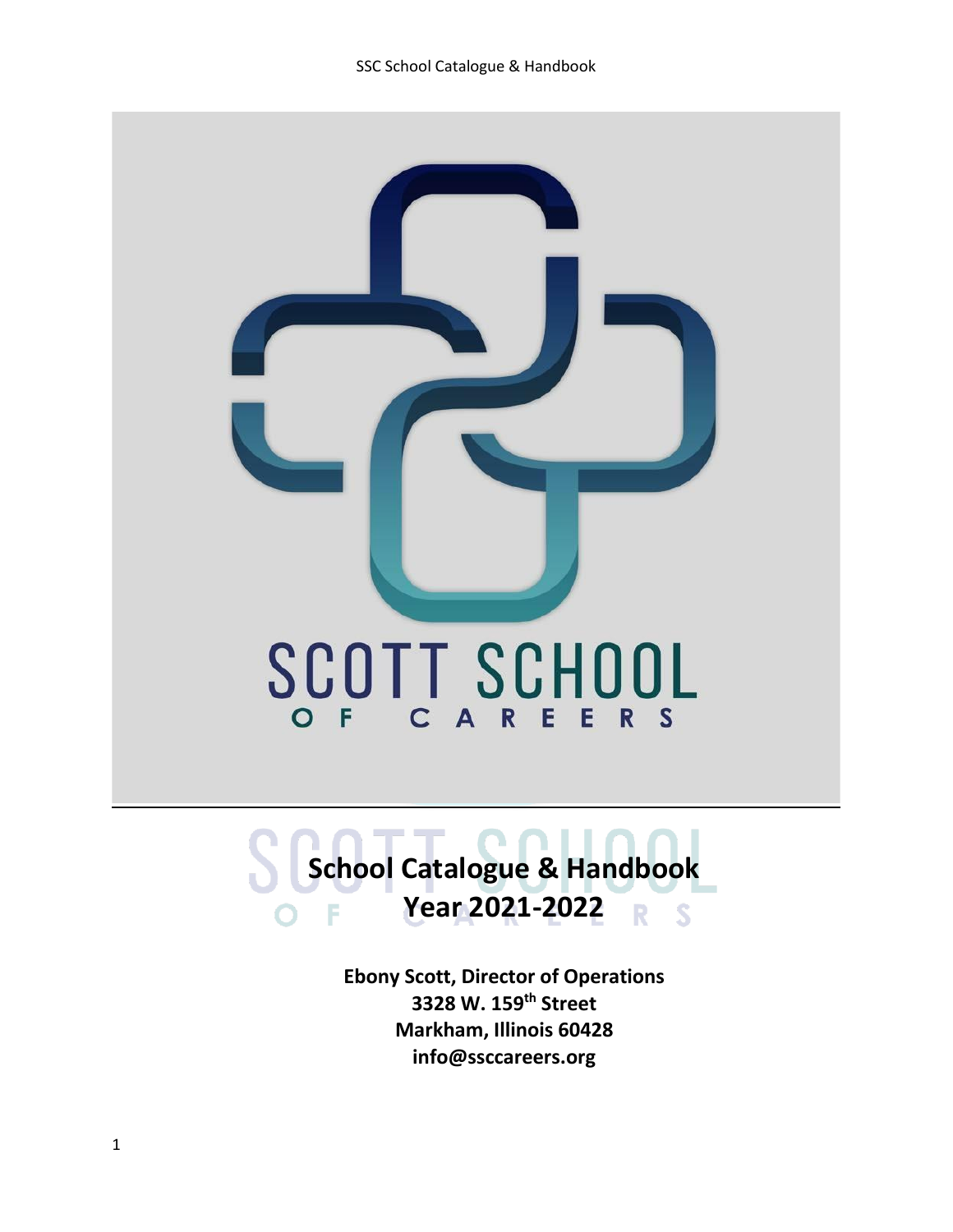# **CONTACT INFORMATION**

Ebony Scott, Director of Operations

Scott School of Careers- South Campus 3328 West 159<sup>th</sup> Street Markham Illinois, 60428 Direct Line: 1.708.566.4237 Business Telephone: 1.602.284.4495

Scott School of Careers-West Campus 5120 West Jackson Boulevard Chicago IL 60644 Telephone: 1.773.270.0900

Scott School of Careers -Aurora Site 2330 West Galena Blvd. Aurora Illinois, 60428 Direct Line: 1.773.270.0900 Business Telephone: 1.602.284.4495

Scott School of Careers-Evanston Site 820 Foster St. Evanston Illinois, 60201 Direct Line: 1.773.270.0900 Business Telephone: 1.602.284.4495

Scott School of Careers-Midway Site 4437 S Cicero Ave Chicago, Illinois, 60632 Direct Line: 1.773.270.0900 Business Telephone: 1.602.284.4495

Fax: 1.602.581.3193 Email: info@ssccareers.org Web: <https://www.ssccareers.org/>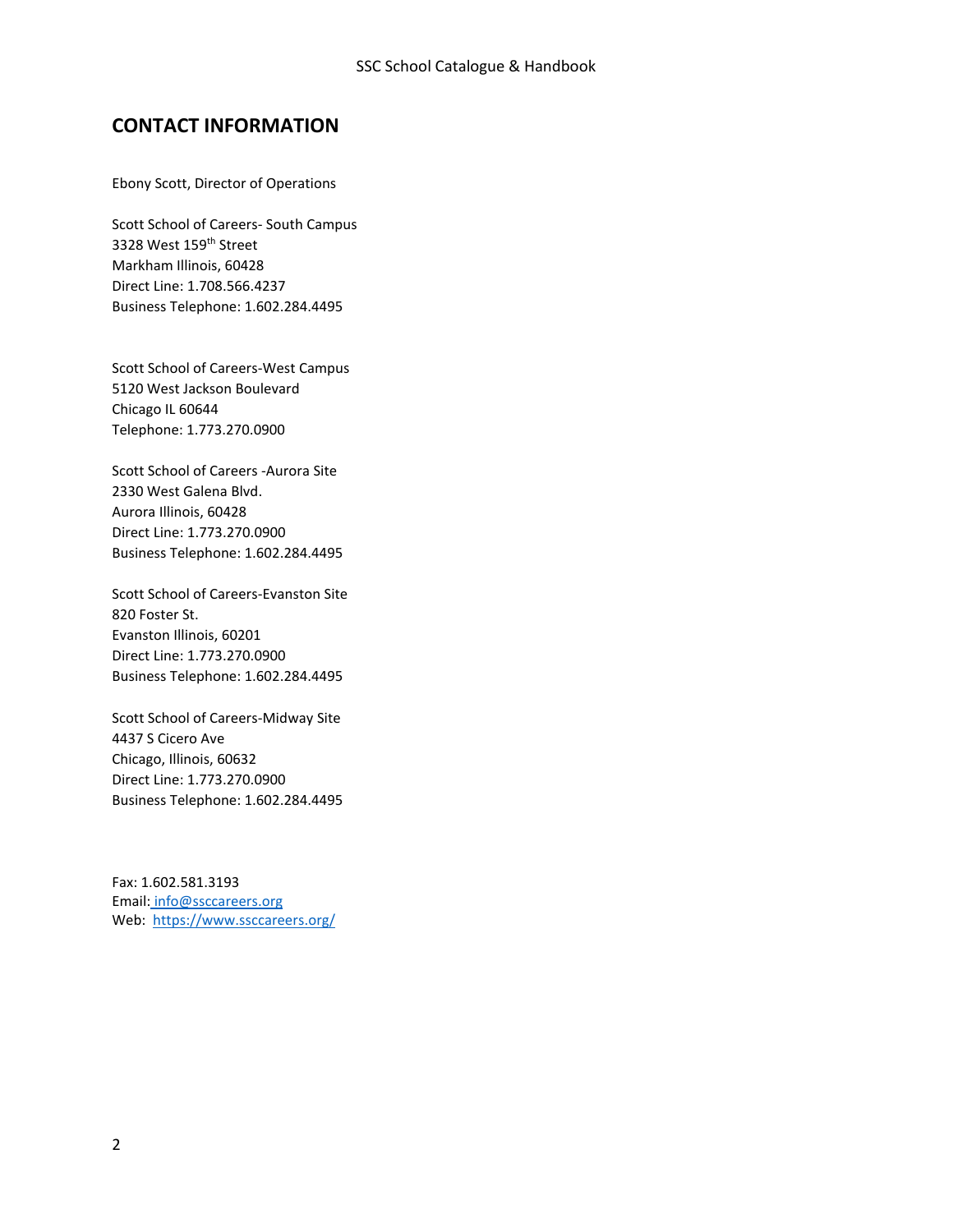## **Mission**

*SCOTT SCHOOL OF CAREERS mission is to offer high quality private education that exceeds the standard* and will exist to meet society's growing necessity to produce academically sound, properly trained, problem solving individuals in today's aging workforce. Emphasis is placed on establishing a foundation built on professionalism, safety and service.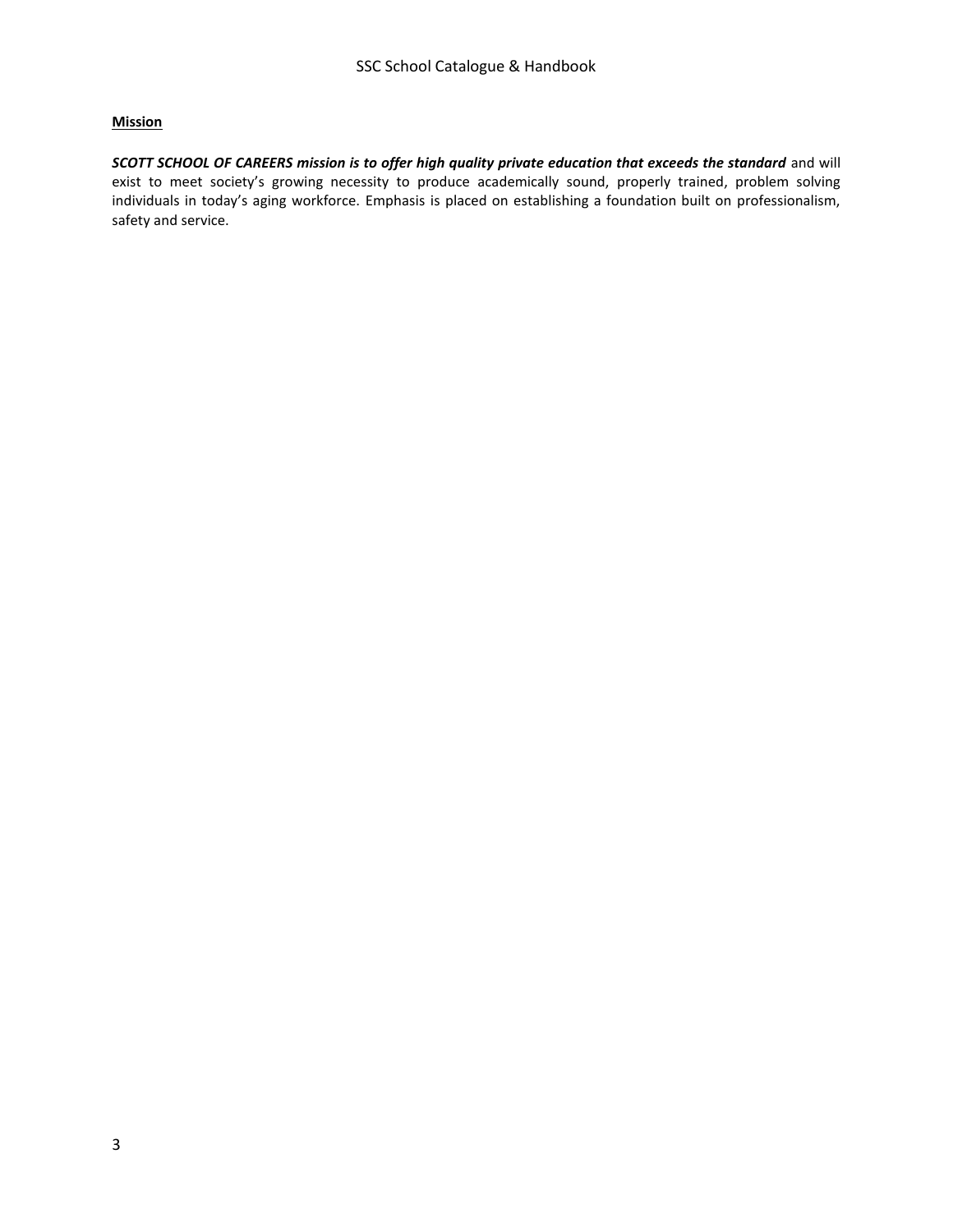## **WELCOME STUDENTS!**

## Welcome to *SCOTT SCHOOL OF CAREERS* !

The administrative team is looking forward to meeting you at the start of the program to welcome you, find out a little about you, and introduce you to your new program of education studies. We will be helping you with your program questions, course outline, and understanding of policies and procedures.

This Handbook will serve as your guide to navigating through this program honestly and successfully. You are responsible for reading the information and asking questions to get clarity on its subject matter.

We are so happy that you have chosen *SCOTT SCHOOL OF CAREERS* as your starting point into an exciting career in the healthcare field!

*SCOTT SCHOOL OF CAREERS*, where Beginners Hearts are made brighter!

Sincerely,

*Ebony Scott* 

Ebony Scott Director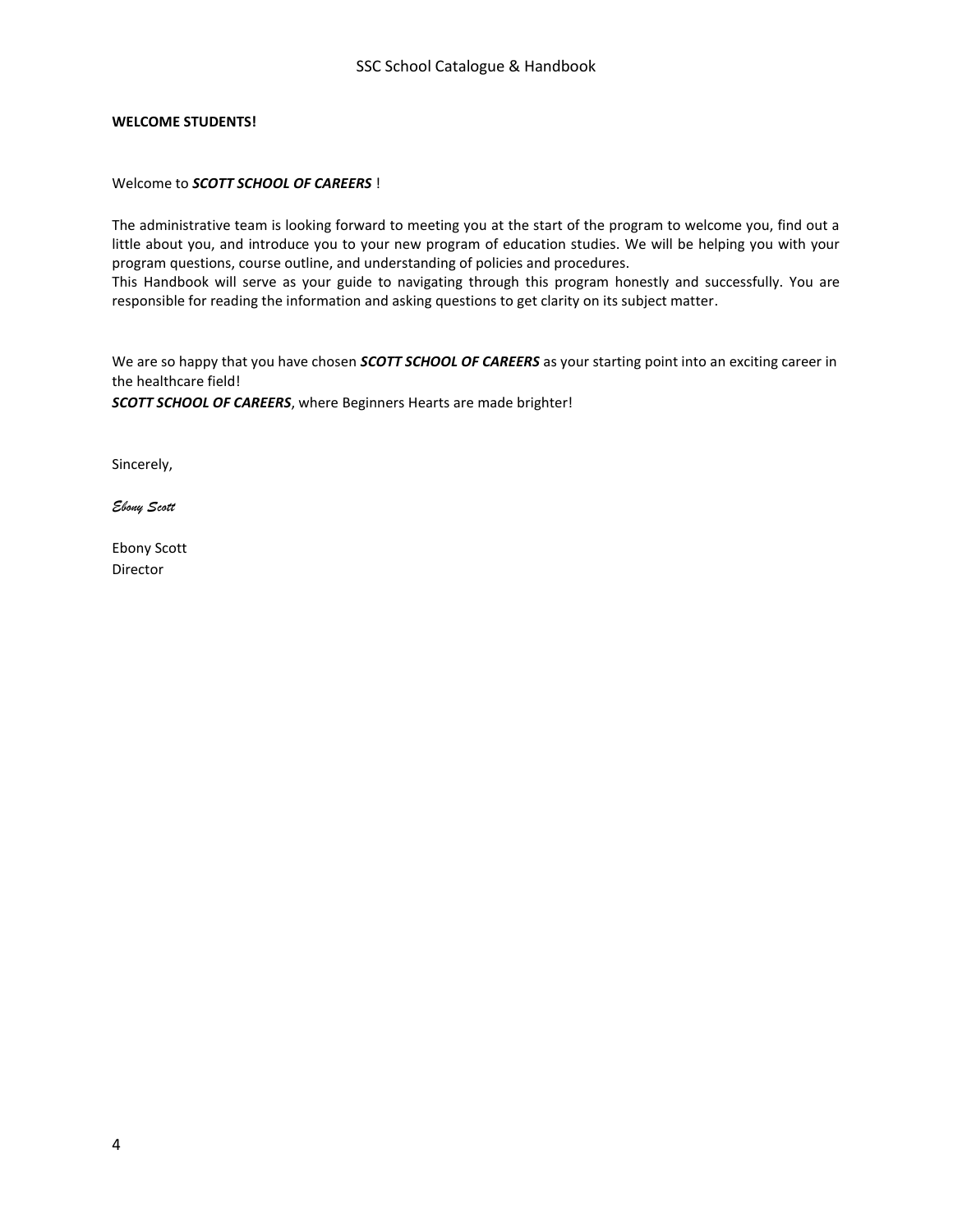## **Ours Goals**

*SCOTT SCHOOL OF CAREERS* Is committed to providing its students with high quality educational experiences that will increase proficiency in delivery of bedside care, enhance communication skills, and facilitate matriculation into college level healthcare programs.

Our staff looks forward to the learning and growing achievement that will take place within our students.

At *SCOTT SCHOOL OF CAREERS* we believe in putting our students desires first. We have a team of highly professional dedicated individuals in place to assist students with a smooth transition from admission to certification completion. Making each phase a memorable experience.

Our basic training programs are designed to help individuals bring shape to their future goals. We value the modeling and teaching of honesty, integrity, fairness, sincerity, and self-awareness.

*SCOTT SCHOOL OF CAREERS* understands that there is a demand for professionally trained healthcare providers and that organizations need quality employees. It is our pledge and central focus to prepare individuals for the workforce, teaching them to provide client centered goal directed care in a caring, compassionate, and safe manner.

# SCOTT SCHOOL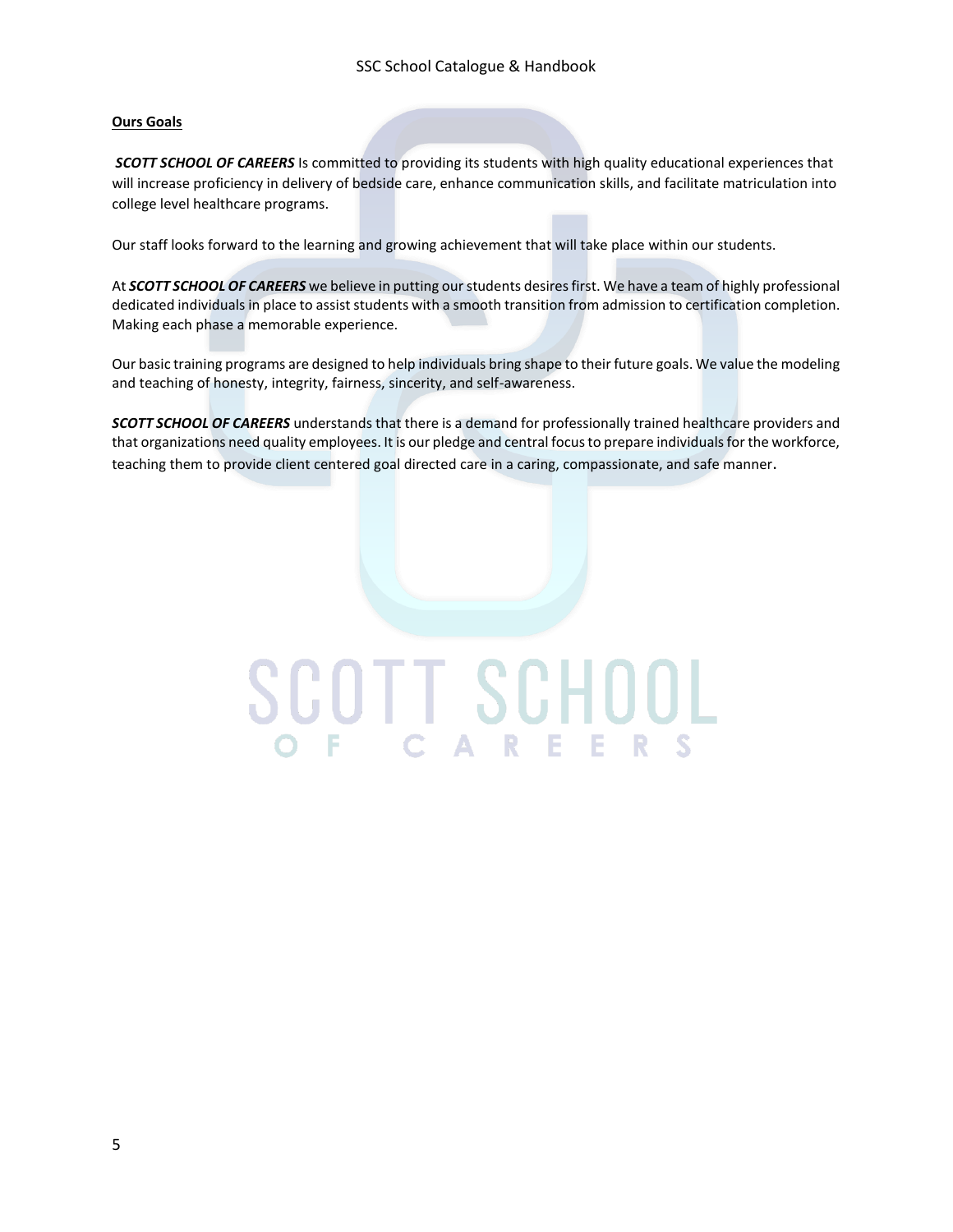## **Getting you to the next level**

We desire to create an educational atmosphere that students will love being amongst. Our programs are intended to empower students to tackle challenges and take on experience that may be new to them. At *SCOTT SCHOOL OF CAREERS,* we are constantly striving to make learning fun and dynamic so that all of students can accomplish their

goals and meet the need of its students.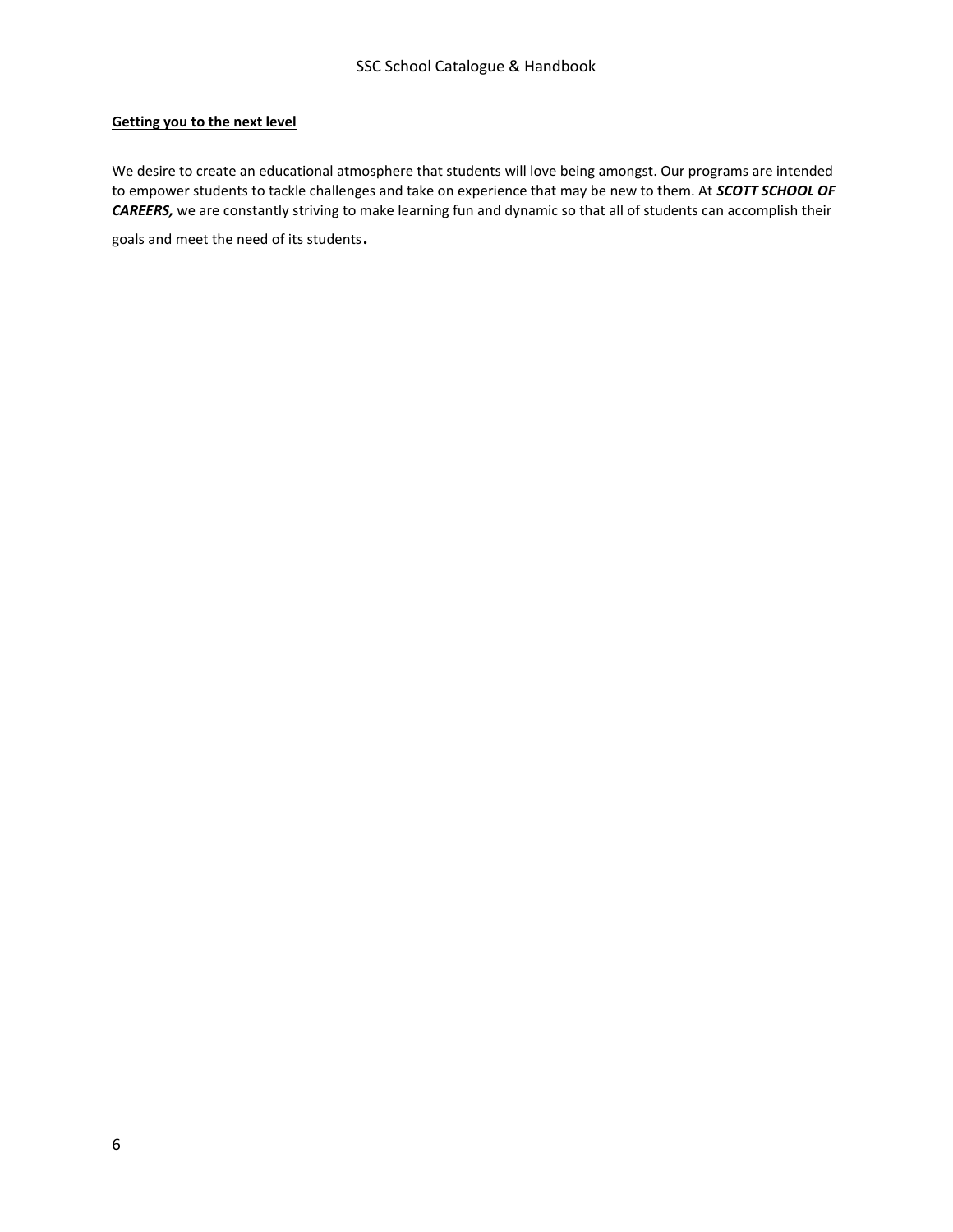## **Scott School of Careers Plans:**

• To provide practical knowledge and skills in specific areas that will enable students to care for vulnerable persons.

• To provide sufficient training to facilitate career advancement.

• To continuously update course curricula and performance objectives to meet the changing needs of industry.

• To ensure a comfortable and efficient learning environment.

• To treat each student as an individual, with small class sizes, personalized instruction and specialized equipment.

• To promote the attitudes, habits, and skills that contributes to personal and professional enrichment.

• To provide a foundation for personal, social, and intellectual growth.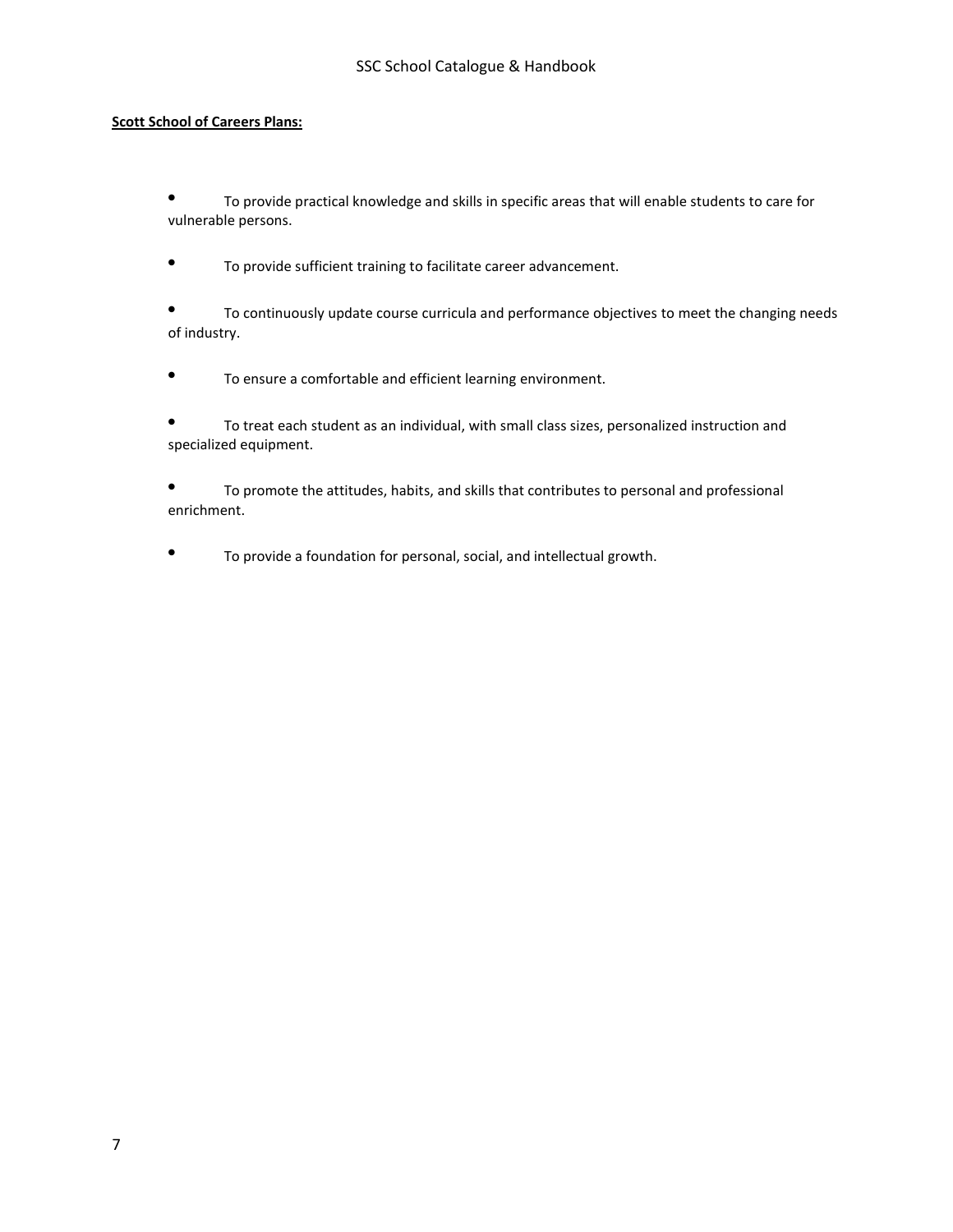## **Licensure**

*Scott School of Careers* is approved to operate by the Illinois Board of Higher Education Division of Private Business and vocational Schools.

Additional information may be obtained by contacting the Illinois Board of Higher Education Division of Private and Vocational Schools, 1 N Old State Capitol Plaza, Suite 333. Springfield, IL 62701-4401

The Illinois Department of Public Health (IDPH is the licensing agency for the Certified Nursing Assistant Program.)

*Scott School of Careers* is approved by the Illinois Division of Public Health to operate in the State of Illinois.

*Scott School of Careers* is not accredited by a US Department of Education recognized accrediting body. As such accreditation is not a requirement to be in operation.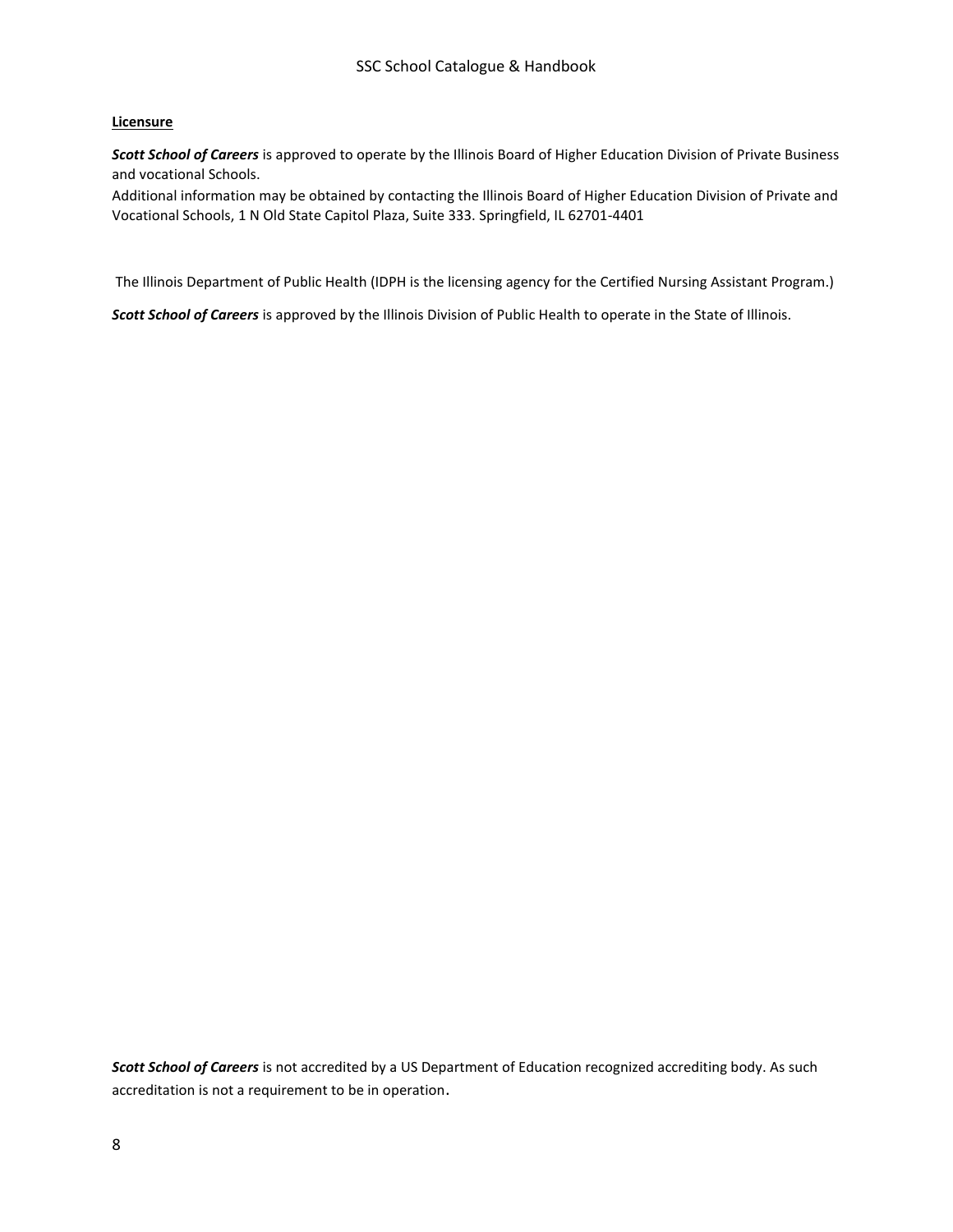## **CERTIFIED NURSING ASSISTANT PROGRAM TRADITIONAL AND DISTANT LEARNING**

Certified Nursing Assistant

## **Description**

This course is a state approved program which provides hands on training in both nursing assistant theory and its practical application in a professional clinical and laboratory setting. Basic lifesaving skills are taught which includes CPR and the Choking maneuvers.

Distant Learning Option \*\*\***Scott School offers short state approved Distant Learning courses to meet the needs of busy parents, college students in need of flexibility, and the working individual. These courses are intended for students who can adapt to an accelerated model of educational delivery. Please refrain from enrolling in the distant learning course if you need more hands-on skills and a slower paced learning environment. Our in person classes are available to those who need a more intimate approach to learning.** 

## **Day, Times, Length of Program and Fees**

Each student is required to complete 120 hours of training mandated by the State of Illinois. *Scott School of Careers* Program is 120 hours (80 Theory and 40 Clinical Rotation Hours) All hours must be achieved to complete the program

Program Tuition: 1200.00 Total Tuition+ Fees: \$1650.00

Fees: (Application Fee \$35.00, CPR certifications \$65.00, Books \$85.00, Supplies \$85.00, Fingerprints \$60.00, Background checks \$55.00, Uniform \$65.00)

State Board Exam \$75.00-Separate from tuition and paid to State of IL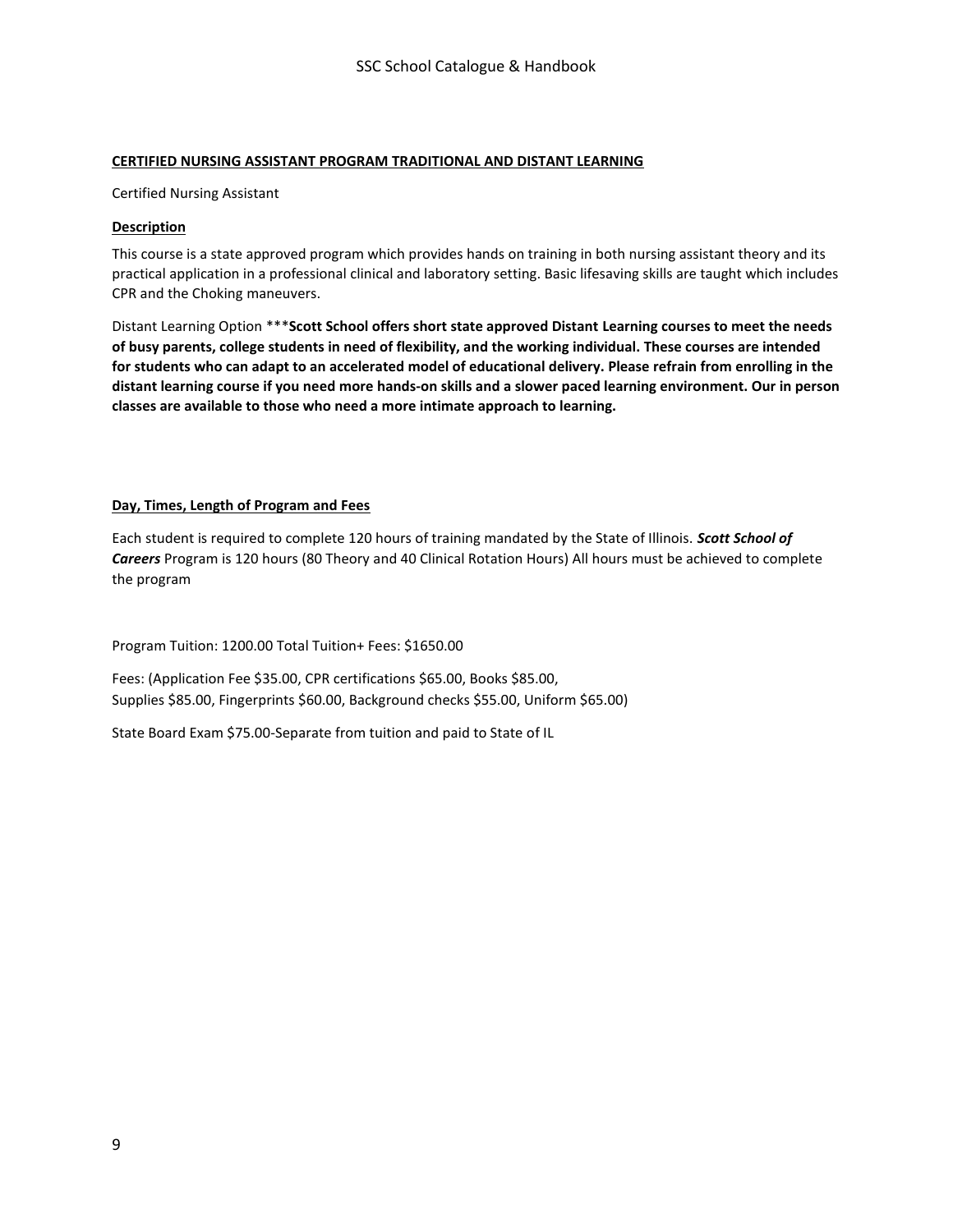## **DISTANT LEARNING OPTIONS FOR FACULTY AND STUDENTS**

All students, instructors and staff are required to have basic computer/keyboard knowledge. Students and Instructors must have access to a laptop or desktop to participate in the course along with working internet connection. Must have access to working laptop or desktop with stable broadband internet connection with a minimum speed of 5Mbp (recommended). Instructors/Advising staff will be introduced to virtual classroom and be required to sign off on basic orientation guidelines for use. Students will have access to video instruction and orientation on how to navigate virtual classroom and test taking system. A zoom interview will be conducted prior to finalizing enrollment.

Students will have access to office during office hours and 24 hr. Email access to tech support email. Non emergent issues are expected to be resolved within 24-48 hrs. Students will receive feedback regularly from assigned /instructor/advisor on assignments. Assigned instructor/advisors will be available during their designated office hours as outlined by the syllabus and by private appointment at various times as scheduled.

Students will have 24-hour email access to help desk. Will be able to call in to main line 7:00am to 8:30pm

Students are invited to join a class through a private code, or individually entered via the school administrator. Instructors/advisors can create, distribute and mark assignments all done within the Google ecosystem. Lectures are available to access 24/7. Students can submit work to be graded by a teacher privately from within the respective users drive. Assignments and due dates are added to Google calendar, each assignment can belong to a category (or topic). Instructors/advisors can monitor the progress for each student by reviewing revision history of a document, and after being graded, return work along with comments. Exam are administered through an online secure system that allows Scott School of careers to assign each enrolled student a unique code for access and limit attempts to test.

Scott School of Careers uses an online exam system to securely administer exams. The system used is a web-based Testing tool that is used to create secure online Exams & assessments with advanced Quiz settings such as time limits, public & private Test access, randomize Questions, instant feedback, multiple choice, matching, short answer, video, audio, essay & more Question types, embed exams in WordPress & Google Sites. Exams are graded instantly, and students receive results immediately and via email.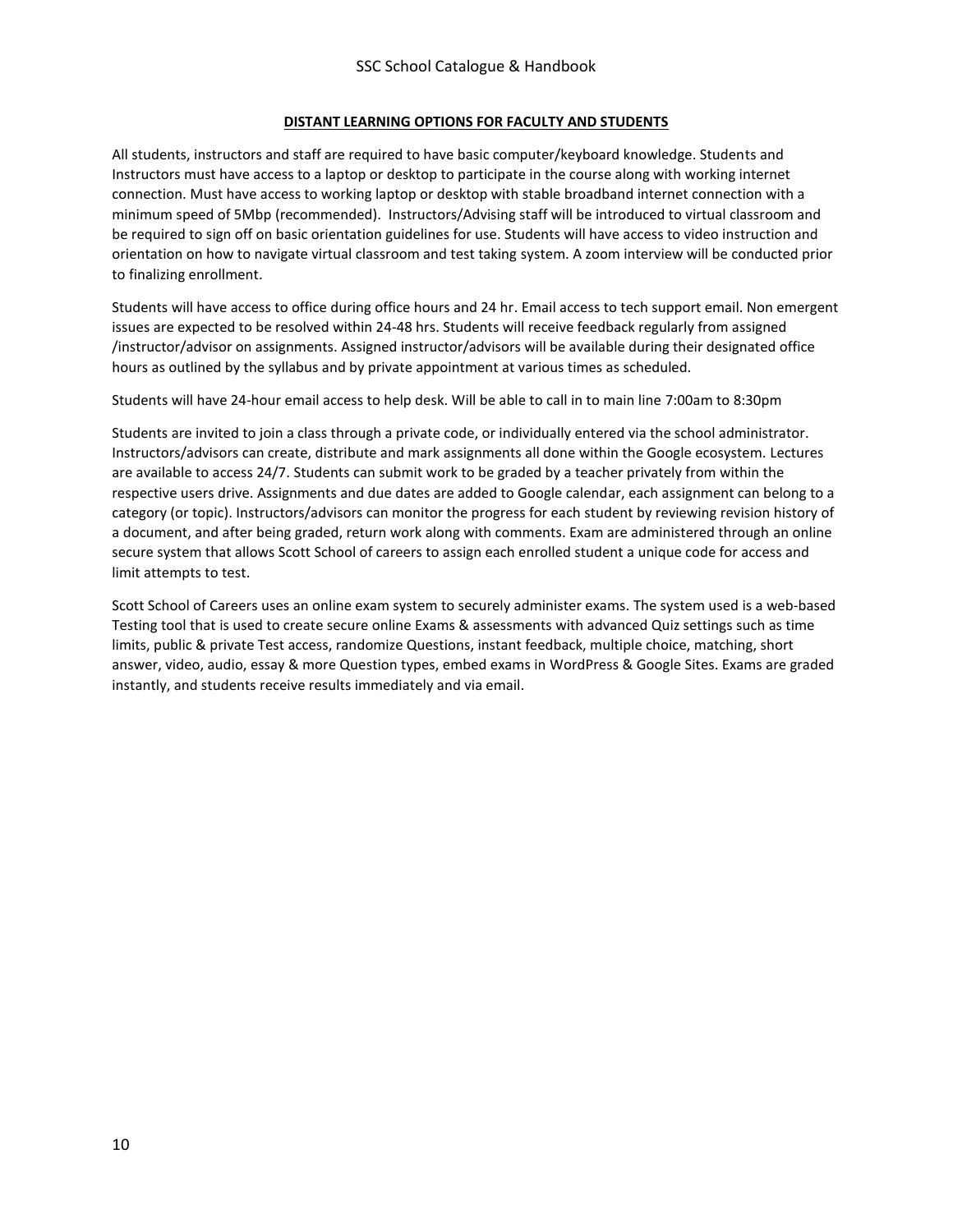#### **CNA COURSE OBJECTIVES**

#### **Graduates of this programs shall be able to:**

- Understand and administer goal directed patient centered care to the needs of an ill/aging person in a healthcare institution.
- Better understand the functions of the human body
- Comprehend "What makes a good CNA" through empathy, caring, and the development of communication and listening skills.
- Provide personal care for the patients including bathing, oral hygiene, nutrition range of motion, and vital signs.
- Demonstrate procedures of CPR and the Choking maneuver as approved by the American Heart Association.
- Demonstrate 21 mandatory clinical skills as required by IDPH.
- Register for the state Nursing Assistant Competency Exam.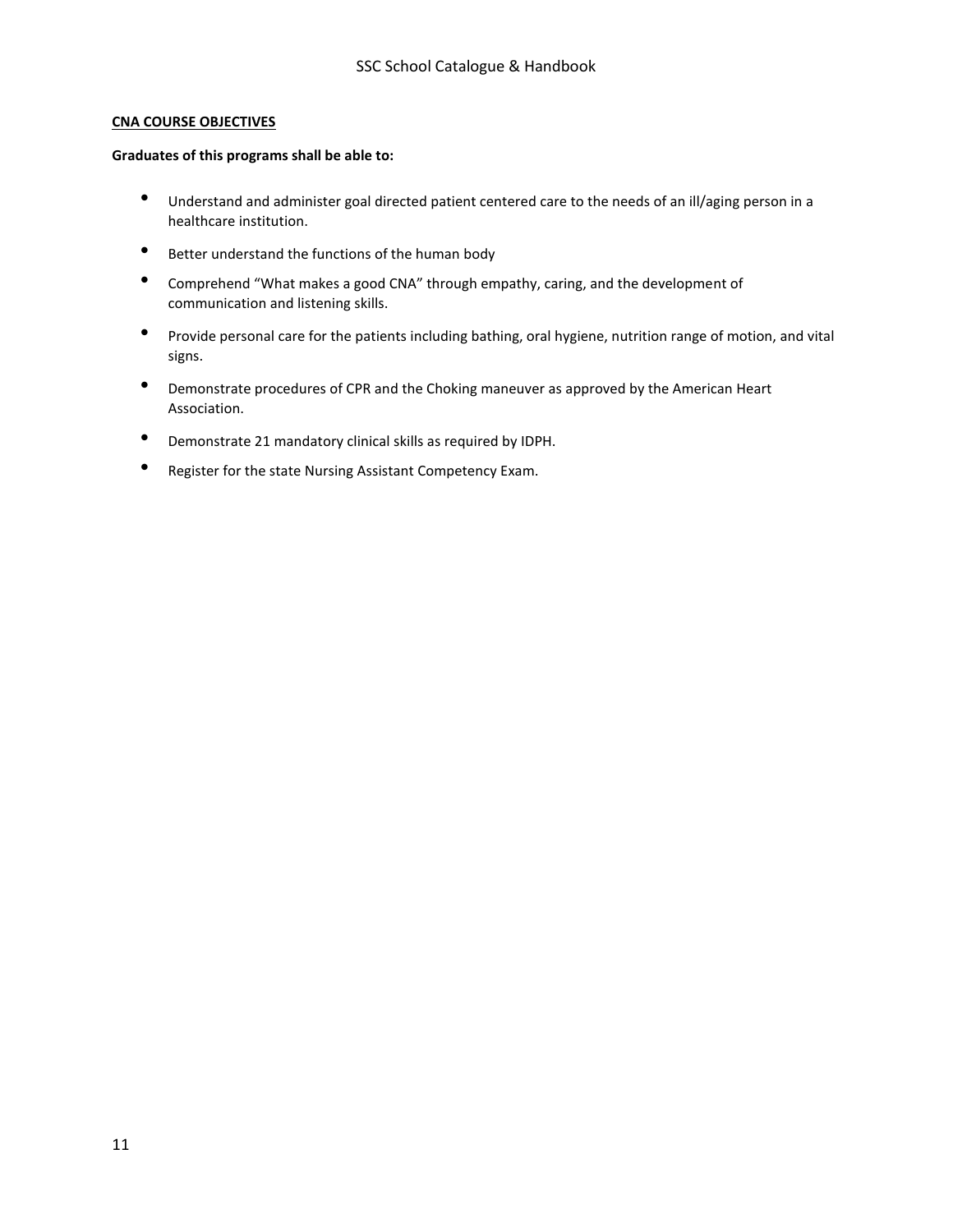## **COURSE OUTLINE**

#### **Unit 1 – Introduction to Being a Nursing Assistant**

This unit introduce the qualities that are needed to become an exemplary Certified Nursing Assistant. Topics include empathy, caring and respect, as communication and observation skills are practiced.

#### **Unit2- Introduction to the Healthcare Institution**

This unit differentiates the working environment of healthcare facilities such as hospitals, nursing homes and home health agencies. Safety and fire prevention are also addressed.

#### **Unit 3- Patient Care**

The importance of the patient, as a person, is identified; personal care of the patient is demonstrated through bathing, oral hygiene, nutrition, recording, vital signs A.D.L., lifting, and transferring, and R.O.M.

#### **UNIT 4- Procedures**

Fluid balance, specimen collecting, enema, I.V and catheter care, oxygen use, warm and cold applications, and seizure procedures are explained.

#### **Unit 5- Anatomy and Physiology**

This unit describes the structure and functions of the ten body systems, promotes self-awareness through knowledge and respect of the human body. The need for safety when performing procedures is emphasized with universal precautions.

#### **Unit 6-CPR**

This unit covers CPR and the Heimlich maneuver as approved by the American Heart Association. CPR Certification is available for a \$65.00 fee

## **Unit 7-Alzheimer's**

This unit enables students to identify the difference between normal aging and Alzheimer's disease. The importance of quality and emotional care will be discussed and demonstrated.

#### **Unit 8- Clinical**

Students are required to perform 40 hours of supervised, hands-on CNA duties in a state approved nursing home. Students must demonstrate competence of the 21 skills required by the Illinois Department of Public Health in order to and reviewed.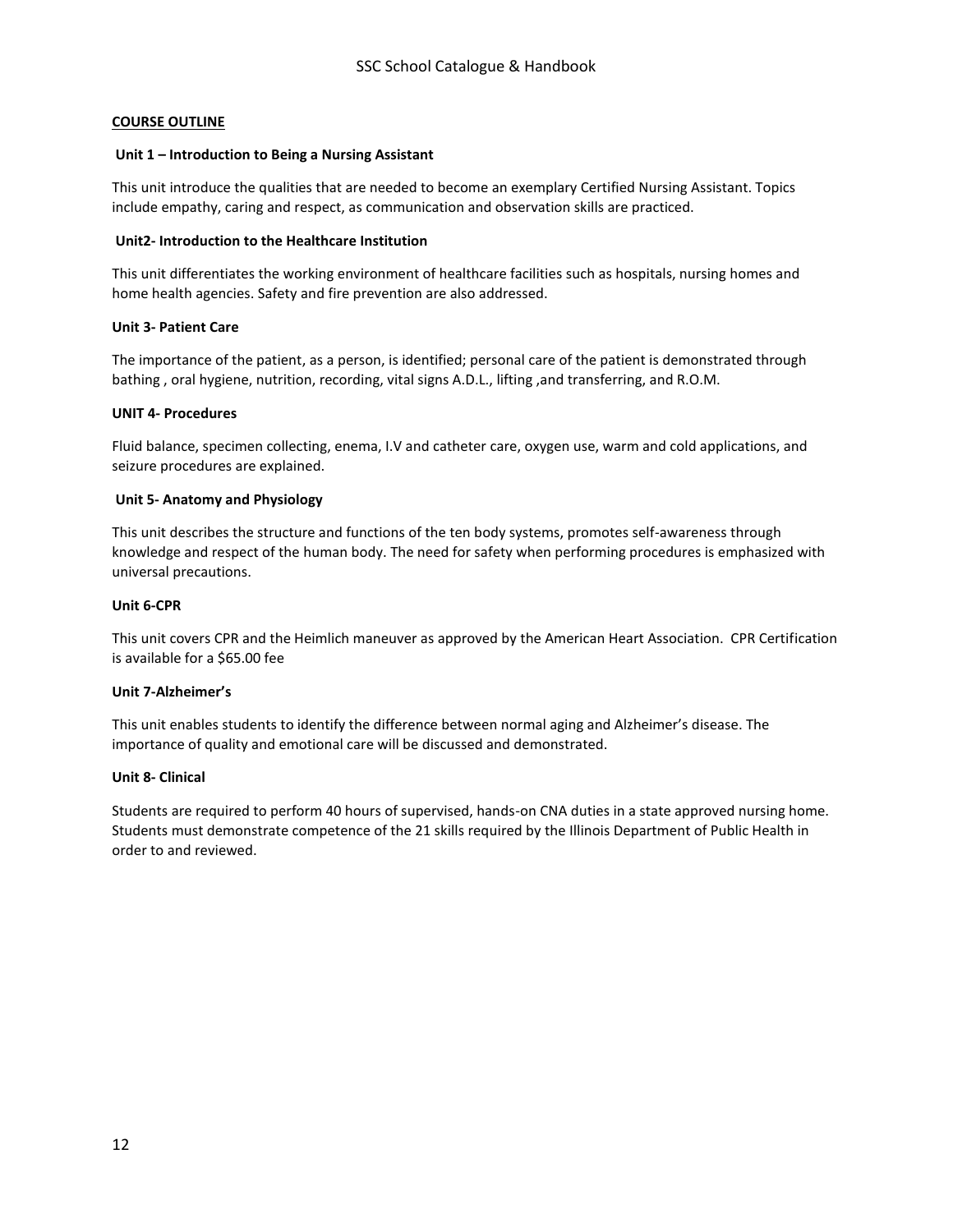#### **PREREQUISITES FOR CNA PROGRAM**

- 1. High school diploma or GED- if neither is available, student must pass a standardized math and reading entrance exam with a minimum score at  $8<sup>th</sup>$  grade level.
- 2. Must be sixteen (16) years of age or older.
- 3. Must be able to speak, read and write English.
- 4. Be able to provide a social security number and a copy of the social security card for placement on the registry upon completion of the state certified examination.
- 5. Be able to pass a criminal background check. NO FEDERAL OFFENSES OR FELONY CONVICTIONS (see administrative staff with questions)
- 6. Be able to obtain a physical examination done by a licensed advanced practice professional that states that the student is free from communicable diseases and able to perform CNA duties without any restrictions ( i.e. lifting). Must be signed by the licensed M.D. or NP and stamped by the doctor's office.
- 7. Students must provide proof of current (less than 1 year old) negative TB skin test, Quantiferon Gold Blood test or negative chest x-ray.

\*\*\* \*\*\*Students interested in the CNA Distant Learning Course must pass a standardized math and reading entrance exam with a 76% passing score in both content areas and have access to working laptop or desktop with stable broadband internet connection with a minimum speed of 5Mbps (recommended).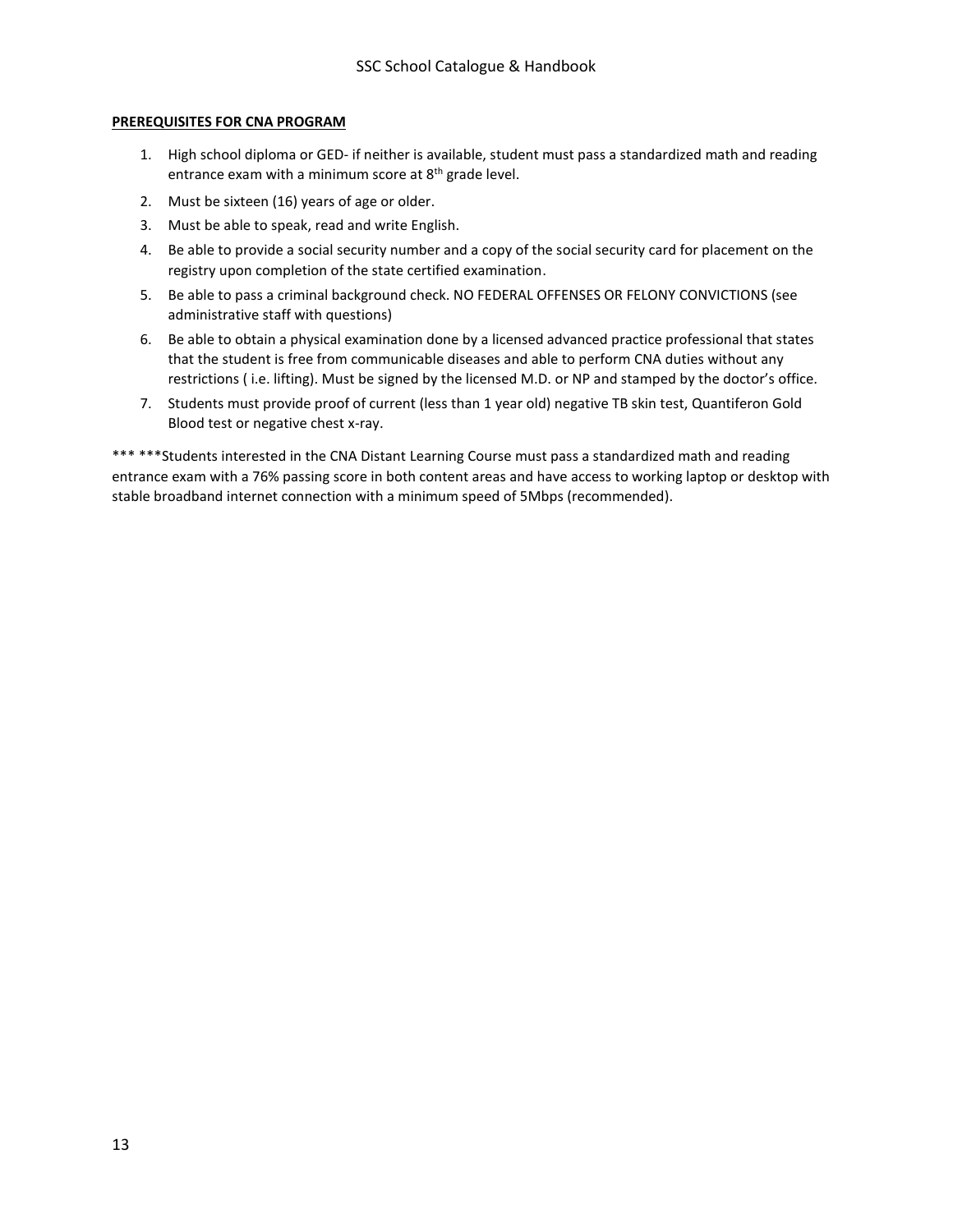## **CERTIFICATION AWARD PRESENTATION**

**Certificates obtained from Scott School of Careers serve as proof of completion from the perspective program and can be transferred to institutions of higher education as applicable. Please consult with the institution you are applying to ensure certificates obtained from Scott School of Careers is accepted.** 

**The Grading policy of** *Scott School of Careers* **is that no students will be allowed to do retakes on ANY of the quizzes or tests. If you miss a test or quiz due to an excused absence it must be made up the day that the student returns to class or a Grade of "0" will be issued.** 

Successful completion requires a minimum student to earn a 76% overall in the Theory portion of the course. A point system will be used to determine grades on tests administered. There will be 10 test and 1 final exam. There will be 4 quizzes. Homework assignments will be given and graded to be included in total possible points. There will be an opportunity to receive extra credit.

\*\*Please note that there is a \$200.00 retake fee to take the class again if you fail Theory. **NO EXCEPTIONS. Previous balance must be settled prior to retake enrollment.**

**Students are only allowed to miss 1 day of Theory. Students are required to attend 100% of the clinical rotation portion of the program. If either of the two of the requirements are not met, students will be dismissed from the program.** 

\*\*Please note that if you do not pass Theory, you cannot continue to Clinical portion of Program. An opportunity to repeat clinical will be reviewed on a case by case basis

Upon successful completion of the course, *Scott School of Careers* will issue a certificate of completion. **Students will not receive any completion certificates until all outstanding debts to** *Scott School of Careers* **has been paid.**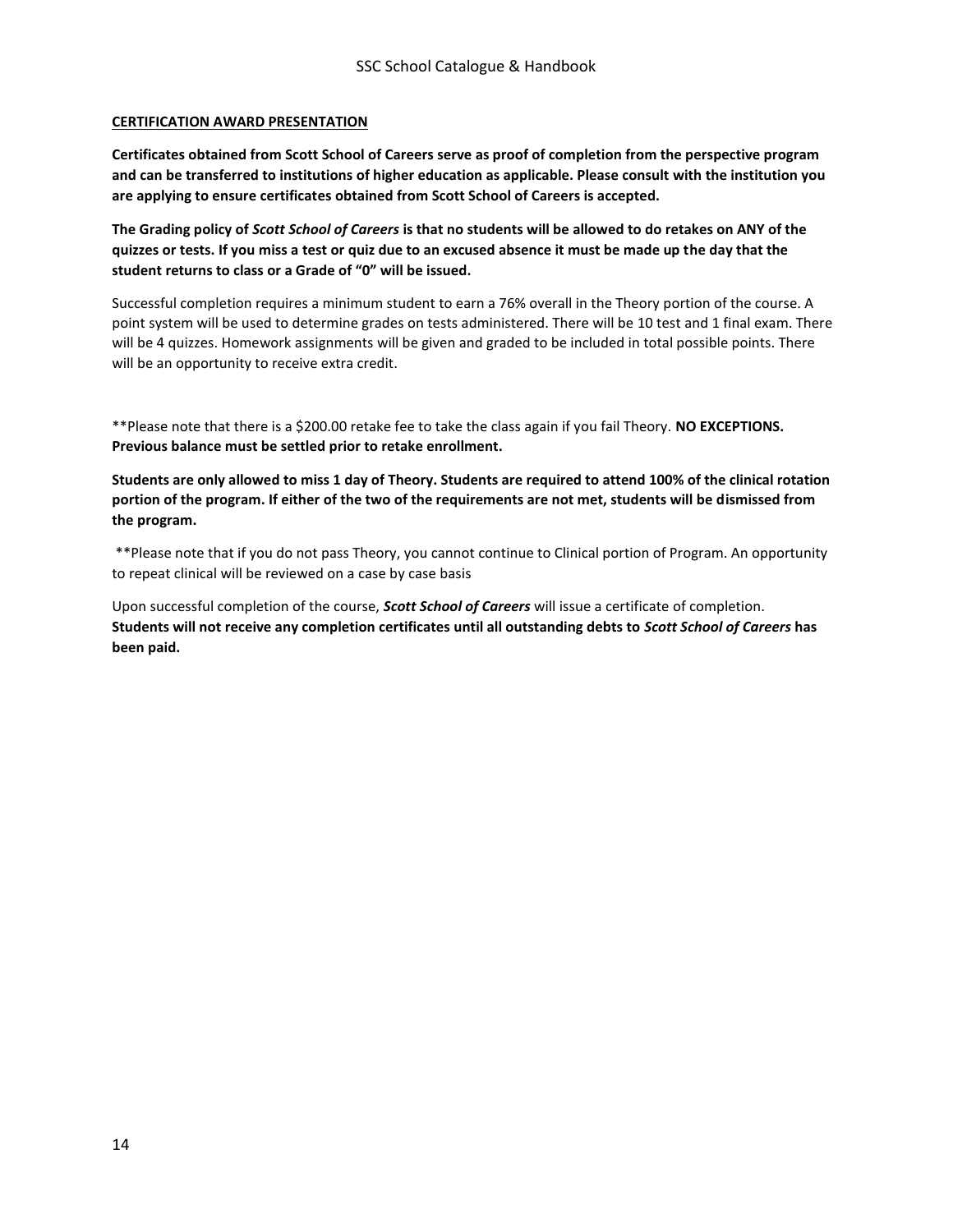## **COMPETENCY EXAM**

After the graduate receives a passing grade on the competency exam and the background check, their name and social security number are entered on the roster at the Illinois Department of Public Health, as a Certified Nursing Assistant. This exam required by the state and the fee is currently \$75.00 (This fee is subject to change. Any changes will be communicated to students as SSC becomes aware).

- \*\*Please note that SSC is not responsible for State imposed fee increases or changes
- \*\* Students will be required to bring an acceptable form of photo identification to the designated testing site.

## **STUDENT PROGRESS**

Students shall be informed of the standards for the course as well as the basis for judgment in grading. Student progress is continuously recorded on a Grade Unit Tracking Sheet, which records achievement (using a point system) in the subject matter for each section of the course. The course workbook must be completed in its entirety for class credit. A grade point average of 76% is required to pass the course. Final grading is on a Pass – Fail basis. Please see specific course requirements for any additional information.

## **RELATED OCCUPATIONS**

- Certified Nursing Assistant
- Home Health Aide
- Hospice Aide
- Orderly
- Hospital Aide
- Patient Care Tech (additional training required EKG, Phlebotomy)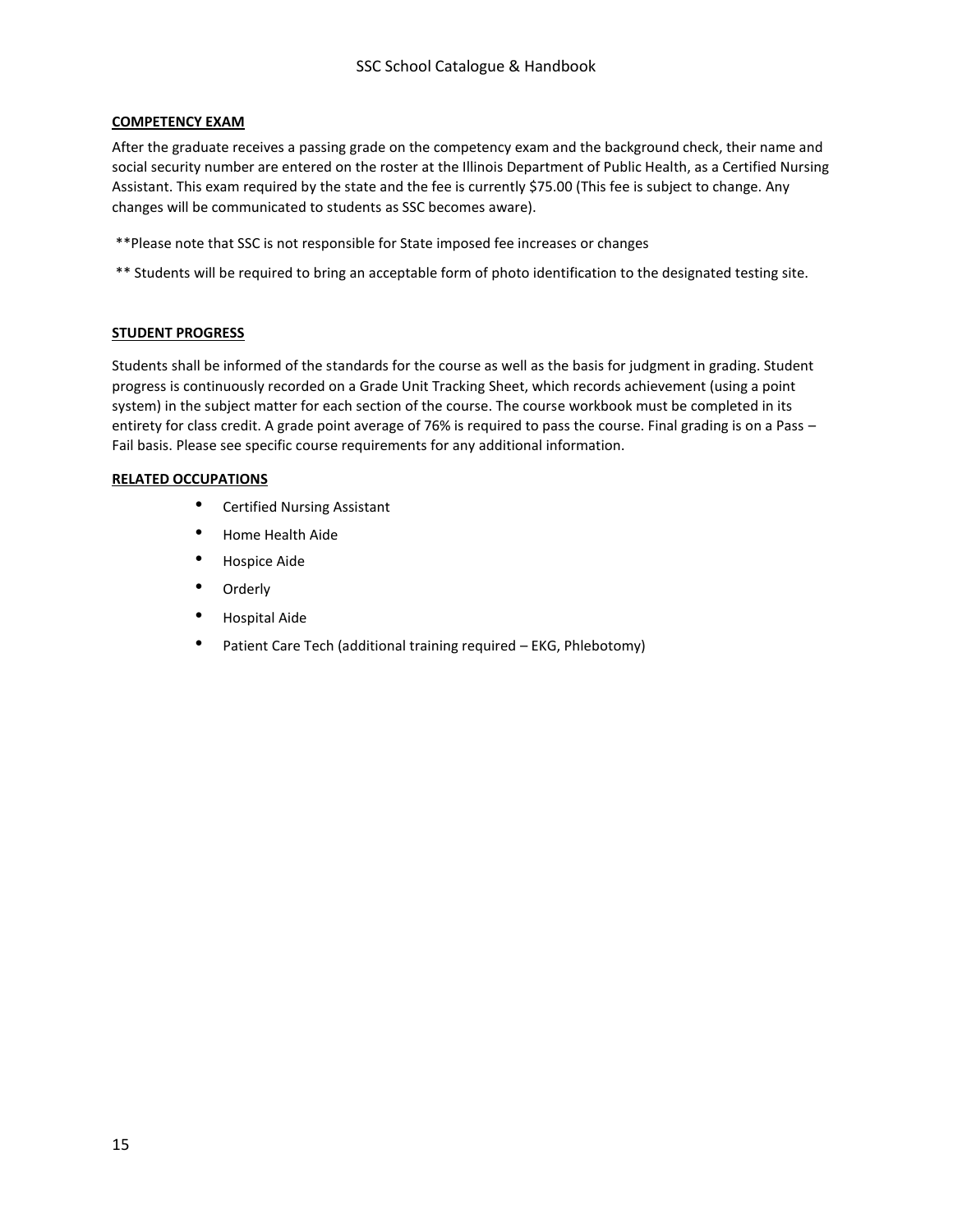#### **GENERAL JOB DESCRIPTION OF CERTIFIED NURSES ASSISTANT**

- 1. Performs various duties necessary to provide complete care within established standards, policies, and procedures. These may include giving complete and partial baths, positioning patients, and making beds ambulation, and feeding.
- 2. Assist with admission, transfer, and discharge of patients, by transporting, lifting, and positioning patients while following necessary safety precautions.
- 3. Contributed to the development of the patient care plan under the direction of the Registered Nurse, communicates information related to nursing care of patients to other health care team members, including **changes and any abnormal observations.**
- 4. Documents patients care on the care card or Electronic Medical record (EMR) provided according to policy and procedure guidelines.
- 5. Reinforces selected patient teaching initiated by Registered Nurses. Provides emotional support to patients and families.
- 6. Performs and records routine technical tasks such as taking vitals signs, collection of specimens, intake and output, and body mass.
- 7. Assisting in maintaining patient and unit area in a clean an orderly manner.
- 8. Will be proactive in identifying, reporting, and participating in the resolution of any potential or actual patient issues.
- 9. Considers the special needs and behaviors of the specific age groups.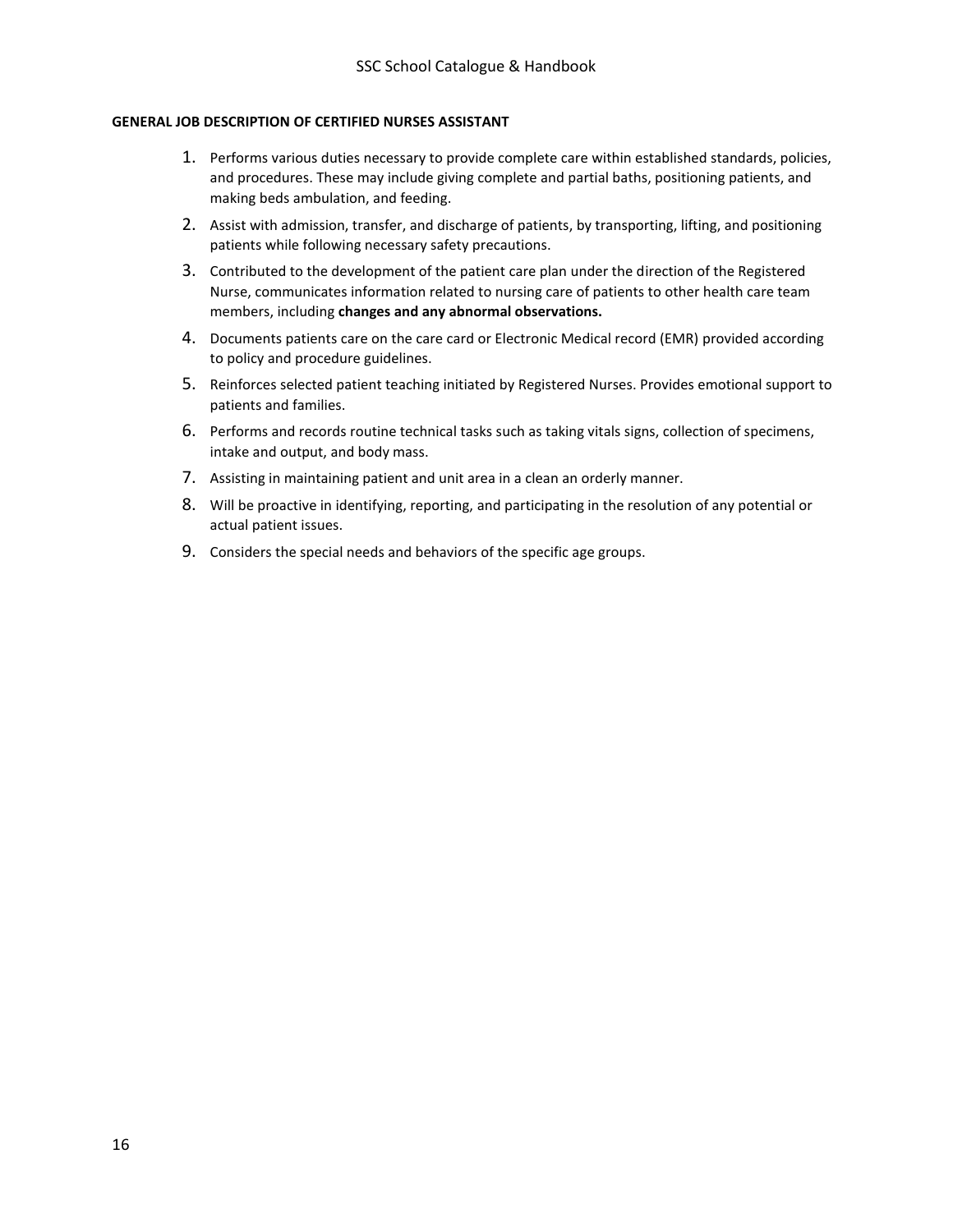## **ENROLLMENT POLICY CERTIFIED NURSING ASSISTANT COURSE**

#### **CIP CODE 51**

Open enrollment begins 60 days prior to the start of the next course and last 45 days. A \$150.00 registration fee is required for all Certified Nurse's Assistant classes at *Scott School of Careers*. Please note that the registration fee applies towards the tuition.

Since enrollment is limited, *Scott School of Careers* recommends that students enroll as soon as possible to ensure their place in class. In the event that a deposit has been paid to hold a slot, students will be required to meet the full tuition requirements prior to start of class or have a signed payment plan contract in place no later than 1 working day prior to the start of class.

## **INSTRUCTIONAL COST**

Tuition cost: \$1650.00 for Theory, Clinical, and includes registration fee.

Textbook: Mosby's 6th Edition textbook for Nursing Assistants and Workbook are included in tuition**. Mosby's ISBN#978-0-323-04994-8 and 978-0-323-05250-4** 

There will be other expenses to the student that are not included in the tuition. These expenses are explained in further detail within this document.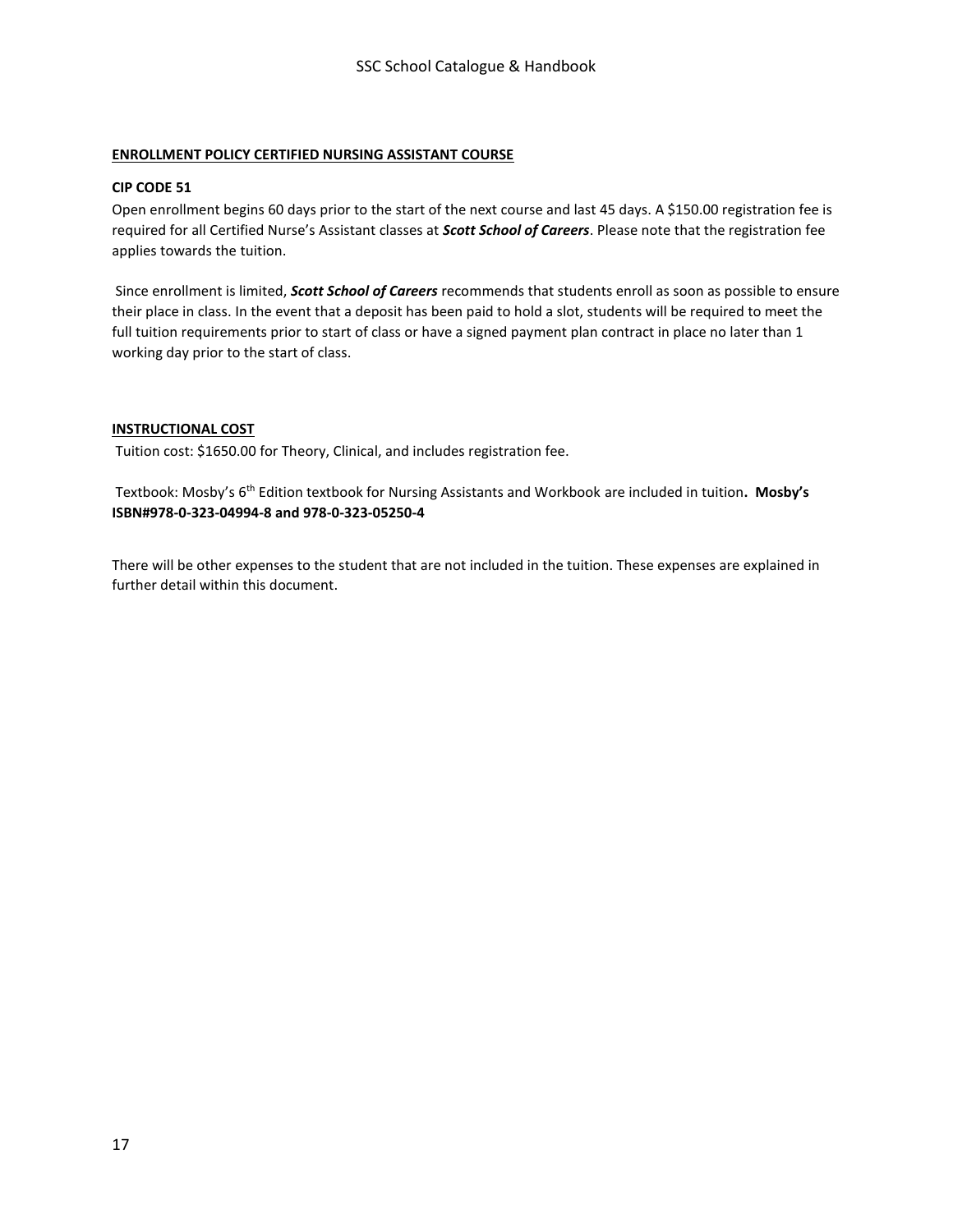## **CERTIFIED PHLEBOTOMY TECHNICIAN PROGRAM**

Phlebotomy Technician

CIP CODE 51.1009

## **Description**

Scott School of Career's Phlebotomy Course is a two-part formal structured phlebotomy program that will engage students in the basics of phlebotomy, anatomy/physiology of the circulatory system, specimen collection (including venipuncture and skin punctures), specimen processing and handling, infection control, blood borne pathogens, workplace safety, and laboratory operations (e.g. safety, quality control.) Prior knowledge or experience in the area of Phlebotomy is not required. Student will obtain Phlebotomy Technician Certification after completion of 90-hour program. Upon successful completion of the Phlebotomy program, students will be eligible to sit for the National Phlebotomy Certification Exam (NPCE) offered through the American Society for clinical Pathology. 10 Continuing Education (CE) credits are required every two years to maintain certification. NHA's continuing education courses are free to current certification holders. Students can complete their 10 CE credits any time prior to your certification expiration and their CE library is available online 24/7.

## **Day, Times, Length of Program and Fees**

Designed to teach students the technique of drawing blood specimens. Students will practice on special phlebotomy manikins and fellow classmates. In our 5-week course, students will also be required to participate in a 30 hour clinical practicum/externship at a local physician office, clinic or hospital in an acceptable laboratory with a minimum performance of thirty (30) successful unaided venipunctures and ten (10) capillary sticks on live individuals to sit for the NHA CPT exam. Students must provide evidence of successful demonstration of a minimum of one hundred (100) venipunctures and ten (10) capillary sticks on live individuals in order to sit for ASCP BOC exam. Clinical externship will be offered through clinical affiliates to prepare students for employment.

## **Total Contact Hours**

## Total Hours 90

**Tuition:** \$1065 **Books:** \$100 **Lab Fee:** \$150 (not included and due 1st day of lab) **Scrub Top and bottom**: \$65 (included in tuition) **Background Check**: \$55 **Total Tuition:** \$1370 (includes book, lab fee, uniform, background check)

Student may purchase own textbook in advance of course starting or purchase through SSC. **Payment Plan Available:** (Enrollment deposit \$350 includes \$150 registration fee) Balance broken up into 2 payments. Must be paid in full by 4<sup>th</sup> week of class.

## **Extra Fees covered by Student:**

- **Black safety shoes (no clogs)**
- **White lab jacket**
- **Watch with second hand**
- **State Exam:** \$135 payable to Nationally accredited CPT exam board

**BOOK**: Phlebotomy 5th edition (ISBN-978-0323642668) by Robin S. Warekois. Published by Elsevier. **Class Days and Times:** TTHSUN 5:30pm-8:30pm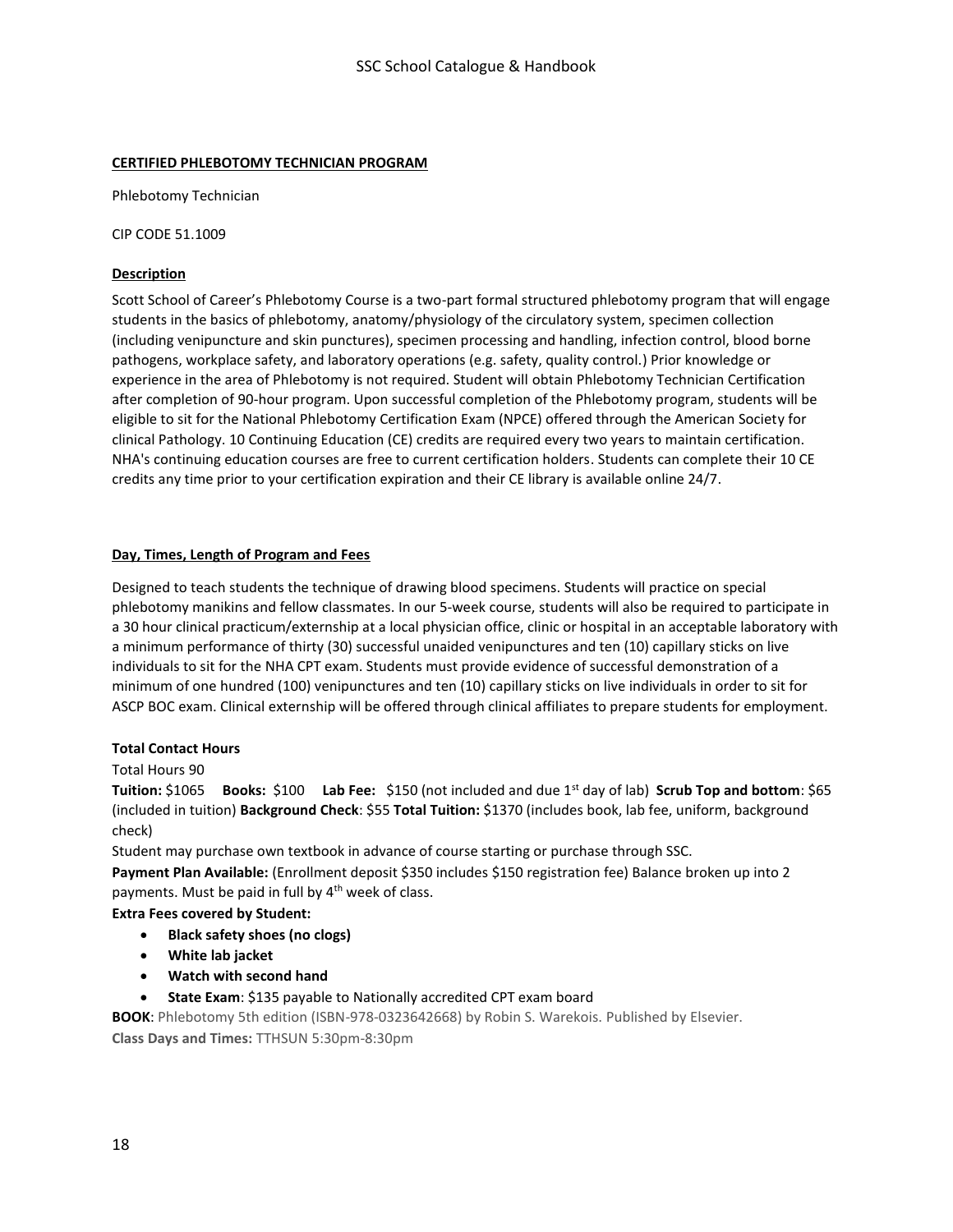## **PREREQUISITES FOR PHLEBOTOMY PROGRAM**

- 1. High school diploma or GED ((Official Transcripts must be provided to ASCP Board of Certification.)
- 2. Must be sixteen (18) years of age or older prior to stat of first day of class.
- 3. Must be able to speak, read and write English.
- 4. Reading Comprehension and Basic Math Placement Exam (administered upon registration)
- 5. Be able to provide a social security number and a copy of the social security card.
- 6. Valid Identification: State I.D. or Drivers License
- 7. Be able to pass a criminal background check. NO FEDERAL OFFENSES OR FELONY CONVICTIONS (Applicants with disqualifying offenses will not be able to attend program until waiver from IDPH is obtained.)
- 8. Be able to obtain a physical examination done by a licensed advanced practice professional that states that the student is free from communicable diseases and able to perform duties without any restrictions ( i.e. lifting).
- 9. Students must provide proof of current (less than 1 year old) negative TB skin test, Quantiferon Gold Blood test or negative chest x-ray.

## **Phlebotomy Program Objectives**

- 1. Define Phlebotomy and the role of the Phlebotomy Technician
- 2. Explore basic human Anatomy and physiology with a major concentration on the circulatory system
- 3. Define Infection control practices
- 4. Define standard precautions
- 5. Explain OSHA guidelines as it applies to safety and bloodborne pathogen standard and apply OSHA principles to all procedures
- 6. List and describe methods of venipuncture
- 7. List and describe methods of specimen collection
- 8. Describe how to prepare the client for blood/specimen collection
- 9. Explain hazardous materials/waste, disposal procedure, and personal protective equipment
- 10. Explain requirements for patient requisitions and specimen labeling
- 11. Describe Professional issues: HIPAA , bedside manner, and achieving quality relationships
- 12. Basic understanding of terminology related to laboratory process and procedures

## **Awards/Certificate**

Student will obtain Phlebotomy Technician Certification after completion of 90 hour program. Upon successful completion of the Phlebotomy program, students will be eligible to sit for the National Phlebotomy Certification Exam (NPCE) and the NHA CPT exam. The American Society for clinical Pathology Board of Certification exam can be offered with additional practicum.

## **Students will not receive any completion certificates until all outstanding debts to** *Scott School of Careers* **has been paid.**

**Certificates obtained from Scott School of Careers serve as proof of completion from the perspective program and can be transferred to institutions of higher education as applicable. Please consult with the institution you are applying to ensure certificates obtained from Scott School of Careers is accepted.**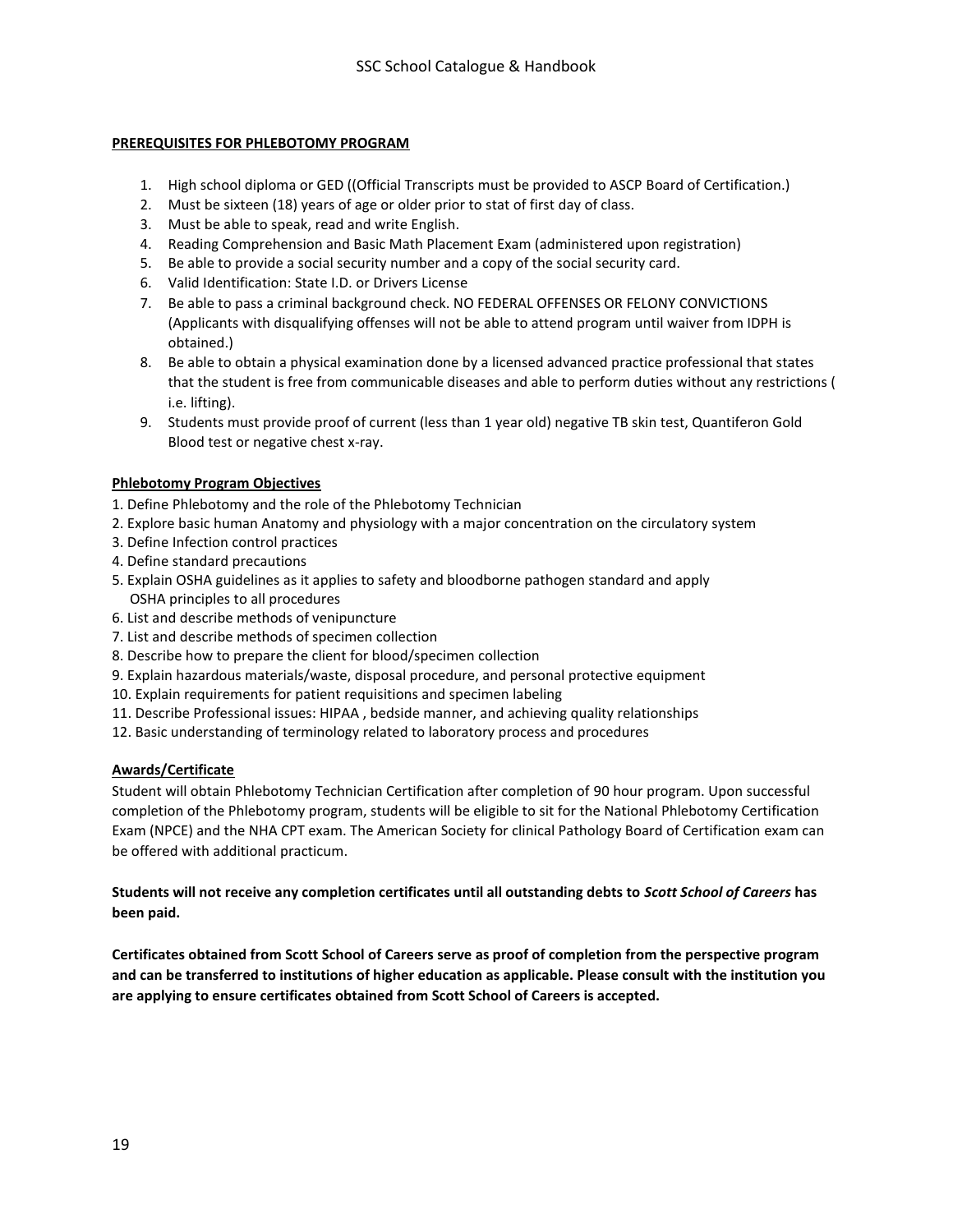## **ACCREDITATION**

*Scott School of Careers* Phlebotomy program is a two part formally structured program which qualifies students to sit for their certification exam according to NHA CPT guidelines and via Route 2 through The American Society for Clinical Pathology Visit ascp.org for details. SSC Plans to seek accreditation though NAACLS over the 2021-2022 academic calendar year for its Phlebotomy Program.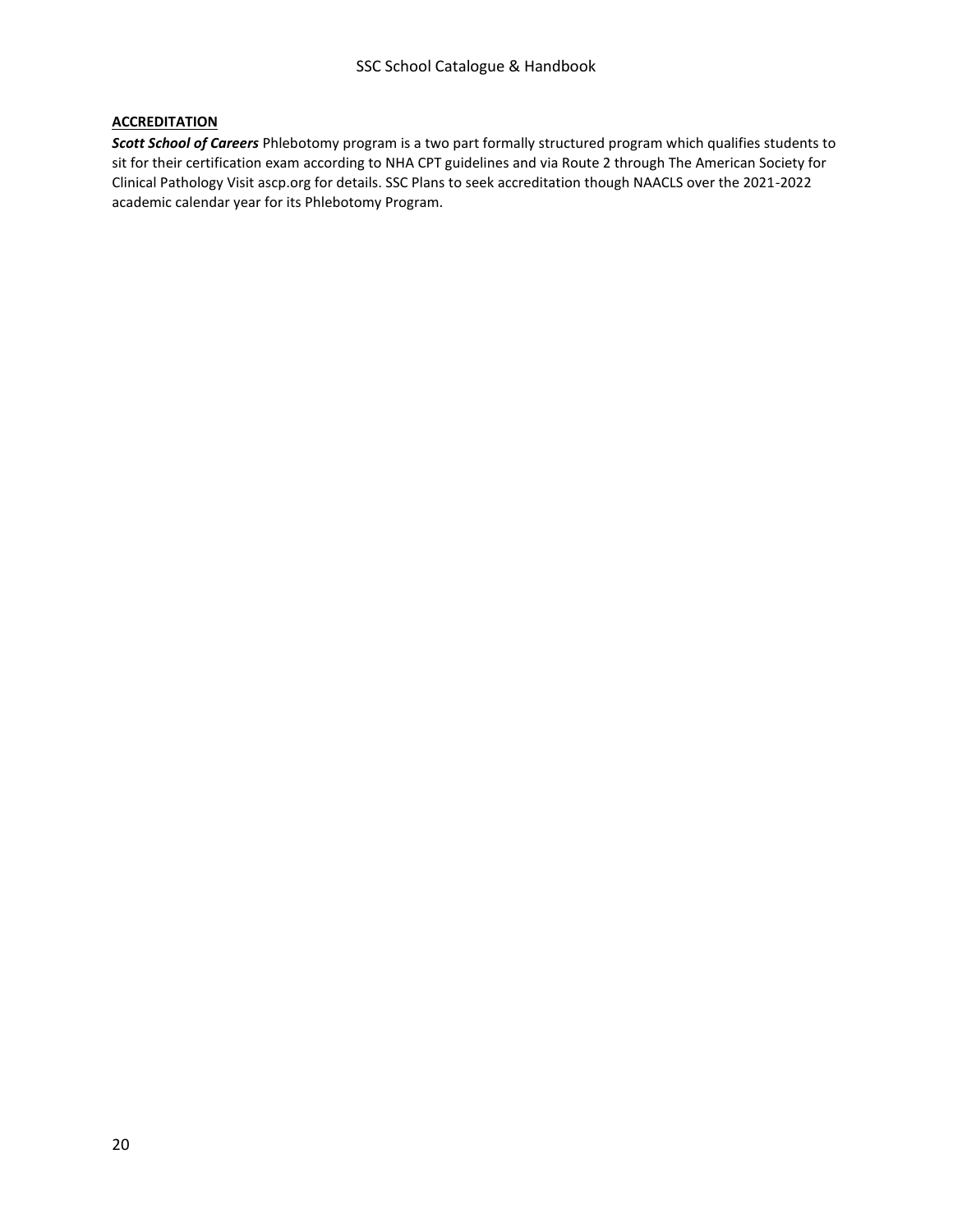#### **Sterile Processing Technician Program**

Sterile Processing Technician

CIP Code 51.1012

#### **Prerequisite courses & other requirements for admission to program/course**:

Applicants must be 18 years of age. Applicants must be able to read, write, and understand English. Applicants will have (6) six months from date of enrollment to complete the course

Upon receiving online pre-registration and down payment all necessary course documents will be scanned and emailed to the student. Books will be mailed directly to address provided on enrollment document. Student must meet course deadline for which month he/she wishes to get started. **See academic calendar**.

#### **Description**

The Sterile Processing Technician certificate program is a distant learning program designed to provide students with the knowledge and skills required for entry-level work as a sterile processing technician. Potential Students must have access to a laptop or desktop to successfully complete the Sterile Processing Technician Course. The program focuses on basic sterile processing concepts and professional proficiencies. Students are required to demonstrate proficiency of skills through completion of 400 hours hands-on work experience or achieve a passing grade of 70 or higher after completion of the Sterile Processing Technician program, as well as successful completion of the Certified Registered Central Service Technician (CRCST) exam administered through the International Association of Healthcare Central Service Materiel Management (IAHCSMM) or The S.P.D. Technician Certification exam administered through The Certification Board for Sterile Processing and Distribution (CBSPD), exams developed to measure the understanding of general sterile processing and infection prevention topics and indicates that the student is competent to perform the role of a sterile Processing Technician. Students will be responsible for setting up and obtaining the 400 hours of hands-on training or having place of employment sign off on hands on hours. Graduates of the Sterile Processing Technician program will be required to recertify annually or every five years through completion of continuing education requirements. Students are encouraged to purchase membership through AORN who provides guidelines for perioperative practice. A membership can be purchased at aorn.org. The student rate is \$20.00.

## **Day, Times, Length of Program and Fees**

6 Months to completion

400 total clinical hours for IAHCSMM certification before or after course completion

The Sterile Processing Technician program is a self-study distant learning course which makes learning convenient for the busy student. As a student, you can work at your own pace pretty much whenever you choose as long as the course is completed (6) six months from the start date. Students will be provided monthly feedback on progress.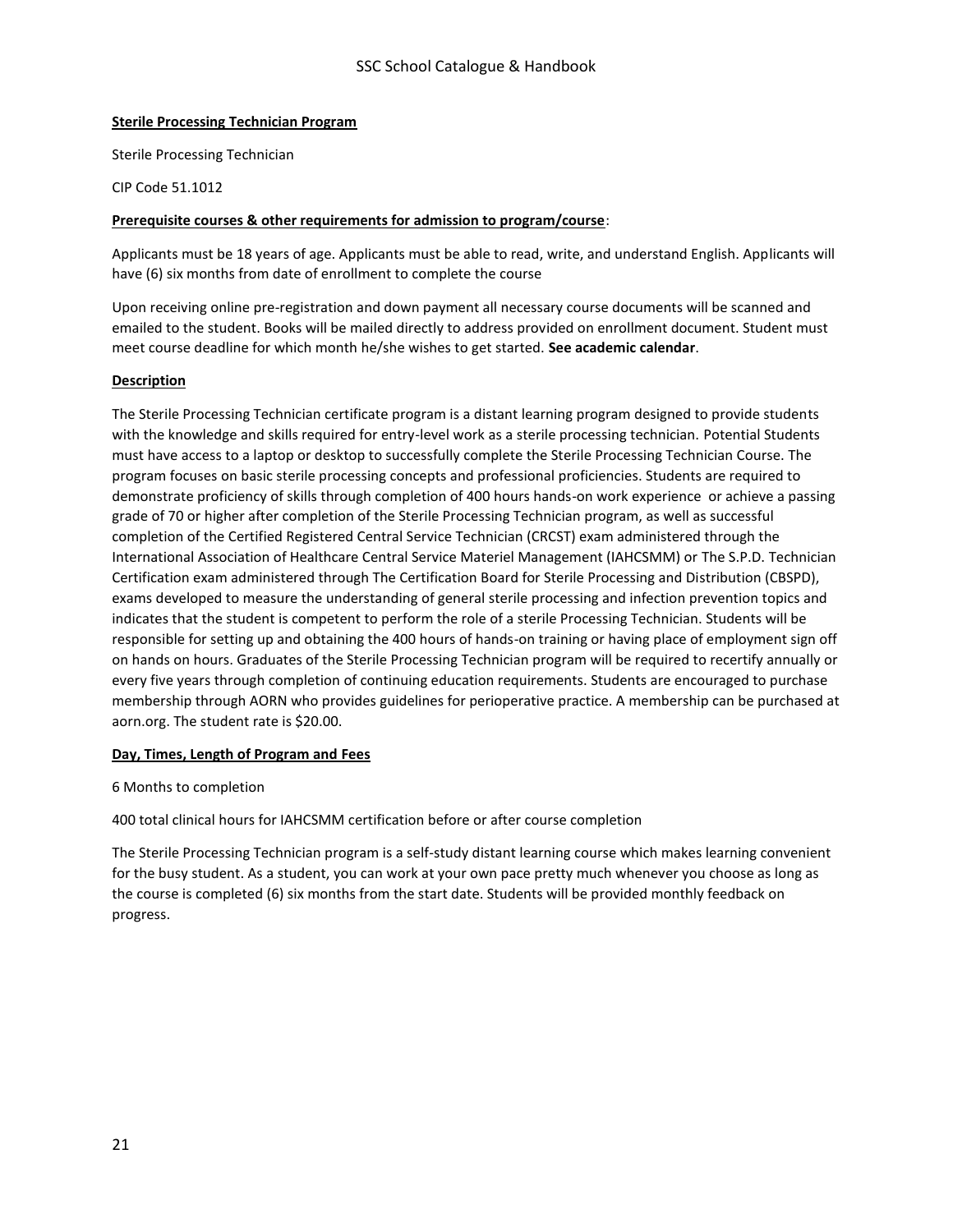## **Tuition and Fees**

Non-refundable registration fee: \$50.00 Tuition paid in full: \$550.00 +\$50.00 Registration Fee Tuition prepayment plan: \$700.00 + \$50.00 Registration Fee Both include books/supplies and Shipping fee Prepayment Plan: 1st PAYMENT \$375.00 2nd PAYMENT \$375.00

Other Fees Not Included: Certification Exam \$125.00, IAHCSMM Membership Fee \$60.00

AORN Membership (Student) \$20.00 IAHCSMM Membership Fee \$60.00 (Optional)

Total cost for program Paid in full \$500.00 Prepayment Plan: \$ 650.00

## **PREPAYMENT STEPS**

Installment Step 1: Includes the purchase course materials registration and shipping fees. We will ship your course materials as soon as your payment is processed. You are welcome to begin studying the materials as soon as you receive them. You will not have access to the online classroom materials until the final payment is made (see step 2).

Installment Step 2: Final Payment. You have (2) two months from the date you purchase your course materials to pay the second installment of \$325 and be officially enrolled into the course. Final copy of enrollment agreement will be provided and you will gain access to online course materials. If final payment made after 4pm on Friday-Monday at 9am CST. Your payment will be processed during business hours on Monday by 10am CST and no later than 4pm CST

If the second payment is not received within (2) two months of the first installment, the opportunity to enroll will expire. Candidate keeps the course materials. Student will have to pay to re-enroll.

You have (6) six months from the date of your official enrollment (final payment date) to complete the course and take the final exam.

Student may request exam review with instructor for an additional fee of \$25 per exam.

## **CERTIFICATE /AWARDS**

Graduates of the Sterile Processing Technician program (SPT 004) will receive a certificate of completion for their studies in Sterile Processing through Scott School of Careers. Students seeking certification through IAHCSMM are required to demonstrate proficiency of skills through completion of 400 hours hands-on work experience as well as successful completion of the Certified Registered Central Service Technician (CRCST) exam administered through the International Association of Healthcare Central Service Material Management (IAHCSMM). Students can complete 400 hours of hands on clinical proficiency before or after completion of program which is before or after sitting for the Certified Registered Central Service Technician (CRCST) exam. IAHCSMM will allow the graduate an additional six months to complete the hands-on proficiency areas.

Students seeking certification through The Certification Board for Sterile Processing and Distribution, Inc (CBSPD) are required to demonstrate proficiency of skills through achieving a passing grade of 70 or higher after completion of the Sterile Processing Technician program as well as The Certification Board for Sterile Processing and Distribution, Inc (CBSPD) exam.

## **Students will not receive any completion certificates until all outstanding debts to** *Scott School of Careers* **has been paid**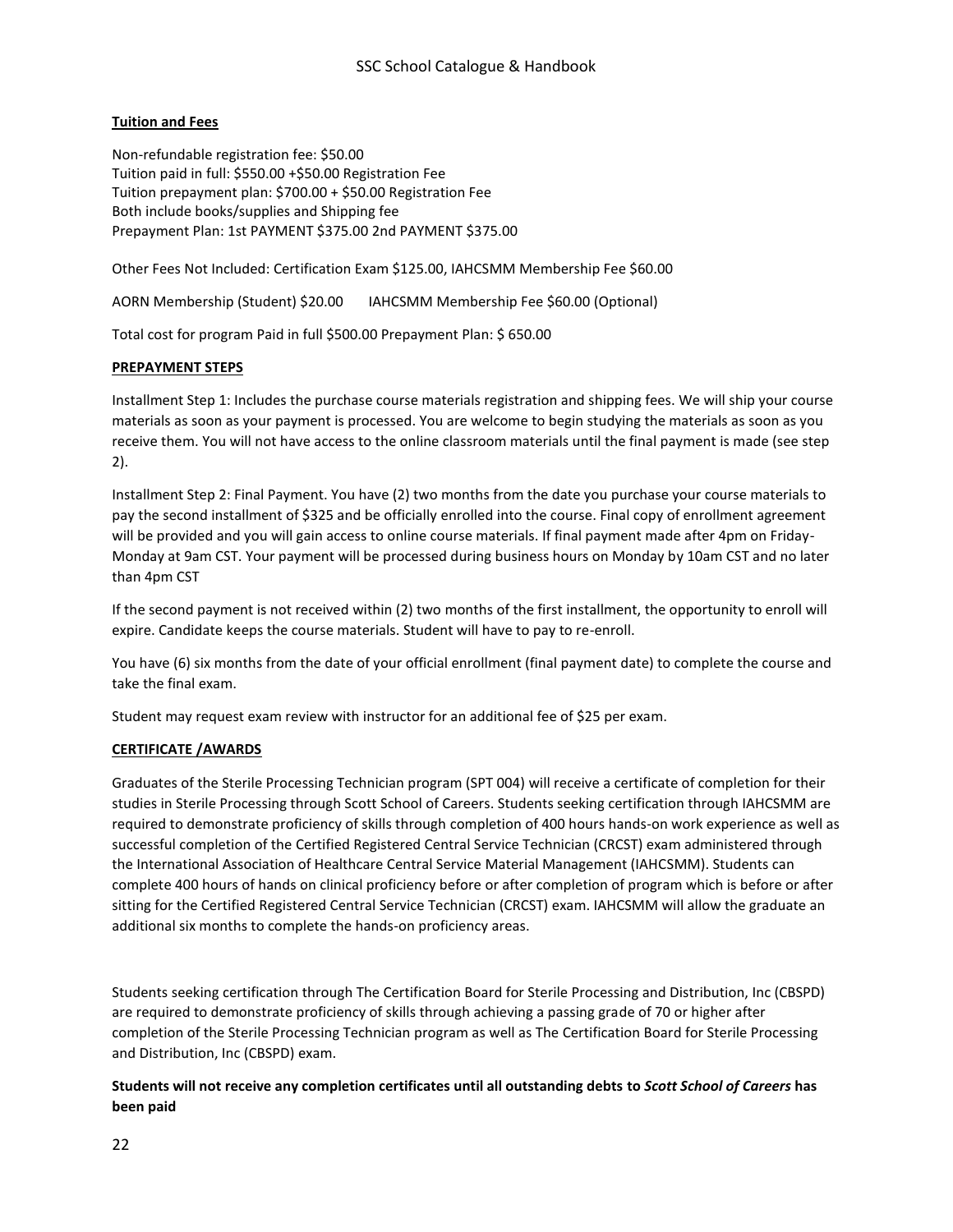**Certificates obtained from Scott School of Careers serve as proof of completion from the perspective program and can be transferred to institutions of higher education as applicable. Please consult with the institution you are applying to ensure certificates obtained from Scott School of Careers is accepted.** 

## **Tech Support Information**

**Email [info@ssccareers.org](mailto:info@ssccareers.org) 24 hours and receive a response within 2-24 hours. Tech support line M-F 9-5pm. 800- 779-8063.**

## **Practical Nursing Program**

CIP Code 51.3901 -Licensed Practical/Vocational Nurse Training

#### **Prerequisite courses & other requirements for admission to program/course**:

High School Diploma or GED (only official transcripts will be accepted), you must be a minimum of 18 years of age and able to speak, read and write English. Be able to provide a social security number and a copy of the social security card, submit copy of State Issued ID or Driver's License, Proof of health insurance, Student must provide proof of current (less than 1 year old) negative TB skin test, Quantiferon Gold blood test or negative chest x-ray. Be able to pass a criminal background check. No Federal offense or felony convictions. As of January 21, 1996, a UCIA Criminal Background Check is required for individual healthcare workers. Any applicant with disqualifying felony convictions should receive a waiver from IDPH.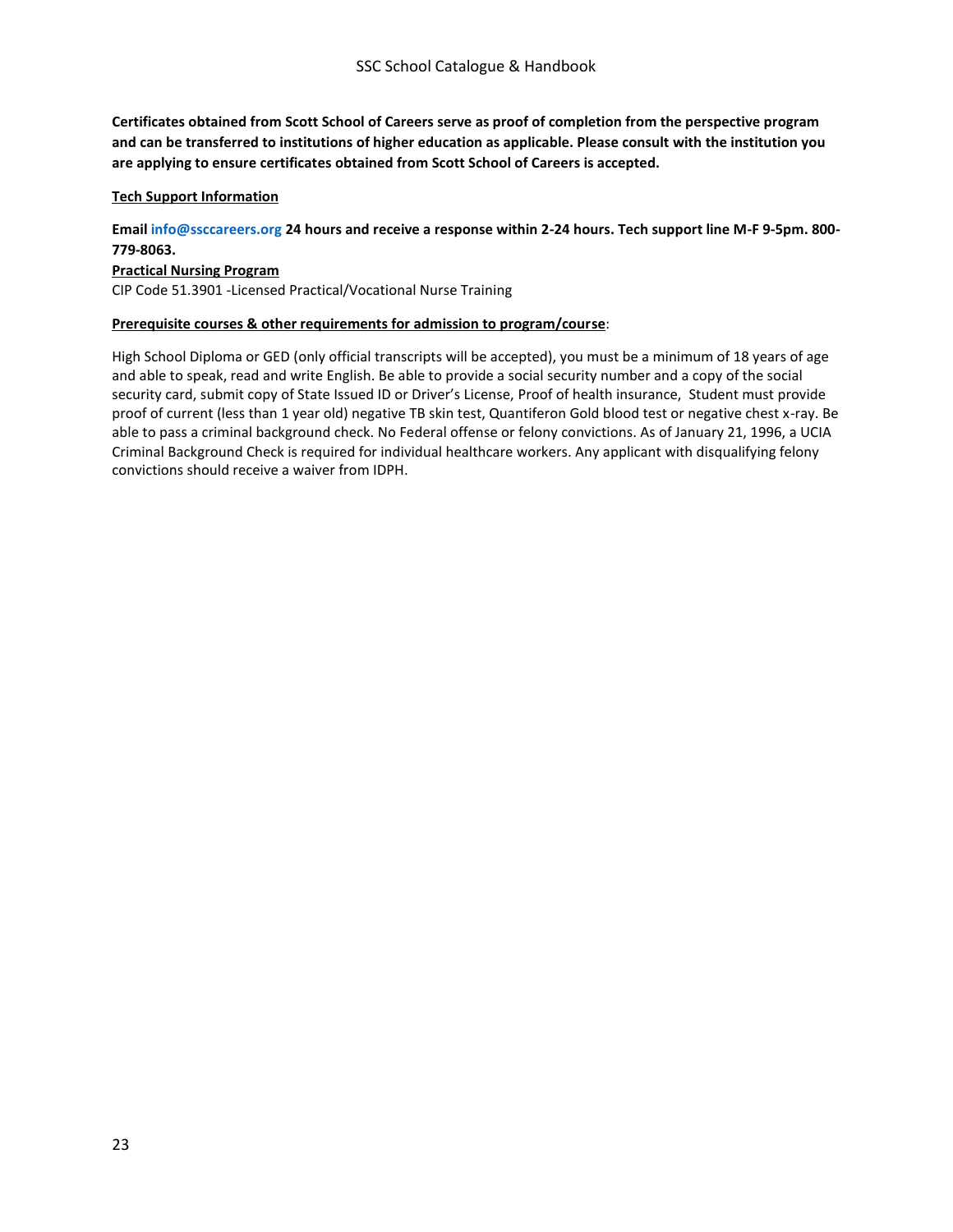## **PN Program Requirements:**

\$50.00 non-refundable application fee and \$125.00 non-refundable registration fee (these are not included in the price of tuition)

Physical Exam by a physician or Nurse Practitioner to include up to date immunizations: (MMR, Tetnus, and Hep B) and lifting clearance, 10 Panel Drug Screen (Quest Diagnostics), proof of COVID vaccine.

Applicant must have Basic Nursing Assistant certification identifiable on the Healthcare worker registry or Certified Medical Assistant or Certified EMT in good standing

Current CPR certification (BLS)

Official High school Diploma or Transcripts will be required if accepted to program. (Unofficial may be submitted for review.)

Applicant must have completed college level Anatomy and Physiology I within the last 5 years with a grade of "C" or better (Official College Transcripts will be required)

International Student applicant must request to have official transcript sent to a certified credential evaluation service. (Credential Agency must send results to SSC)

GPA of 2.5 on a 4.0 scale

Applicants must pass an entrance exam (math, reading, reading comprehension, vocabulary) with Health Education Systems Incorporated (HESI) with a 80% or higher in three (3) attempts within one year. Cost of Exam \$60.00 (money order). Exam cannot be more than 1 year old and results must be authenticated and verifiable. 2 letters of professional recommendation

500-word essay on what Nursing means to you. Response should be double spaced in 12pt Times New Roman Font.

Complete PN admission application

Complete and sign an enrollment agreement

Agree to take NCLEX review course Interview with designated School Official

Mandatory orientation

## **PN- Course Description**

## **1080 hours or 58 weeks**

This course will enhance the skills of healthcare providers seeking to practice licensed nursing. Definition of Program: Scott School of Careers Practical Nursing Program is a program that prepares individuals to assist in providing skilled nursing care to a wide array of individuals including the ailing, recovering, mentally and physically afflicted serving various communities and cultural backgrounds under the direction of physicians, registered professional nurses, dentist and podiatrist. Includes instruction in taking patient vital signs, applying sterile dressings, patient health education, practical pharmacodynamics, and assistance with examinations and treatment. Course Objective: Scott School of Careers will train each student in the knowledge and skill of practical nursing to include skills lab practicums and real-life encounters during clinical experience with individuals across the life span.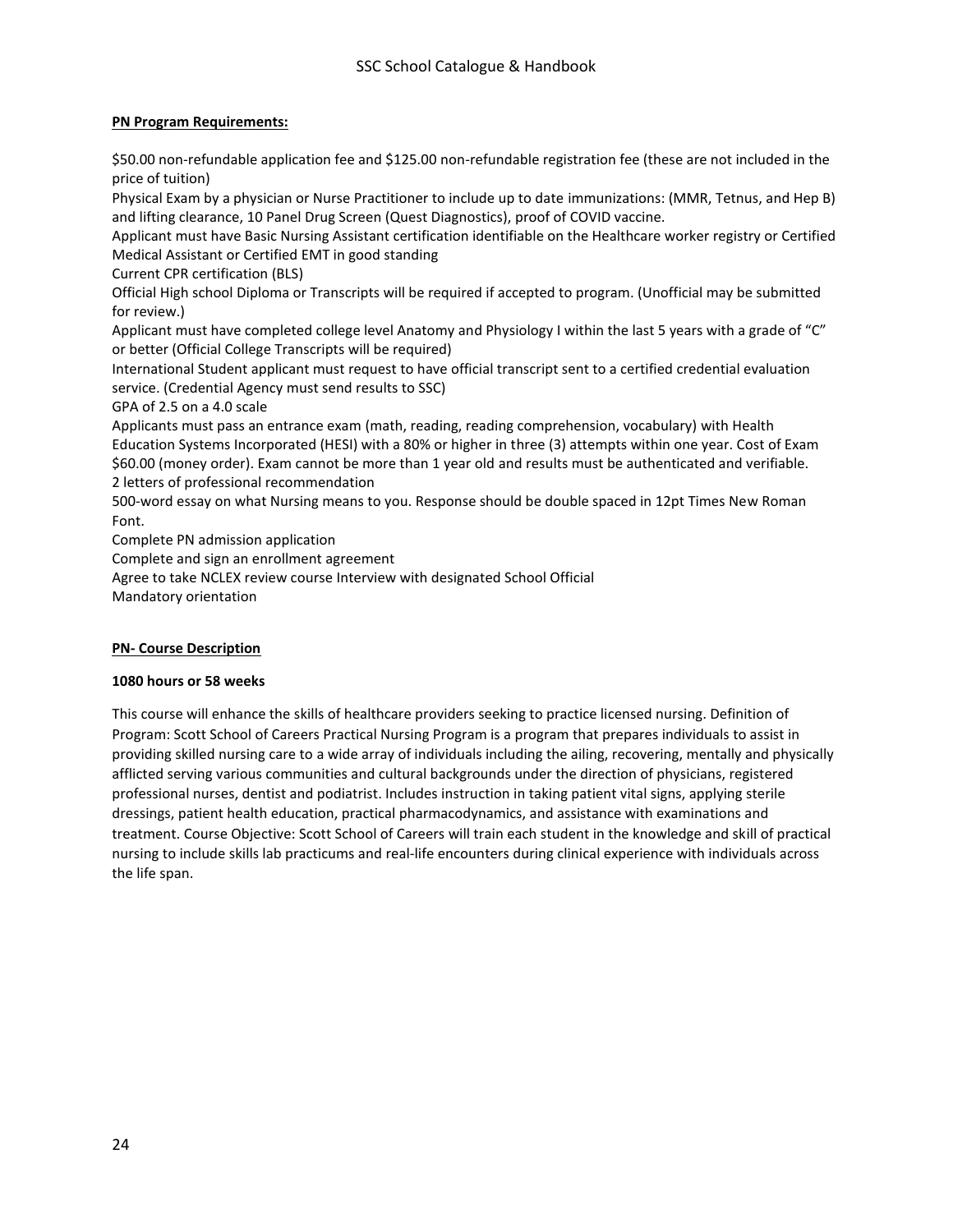## **Tuition and Fees:**

**Tuition:** \$17, 000.00 **Registration:** \$125 **Application**: \$50.00 **Books:** \$856.00 **Lab Fee:** \$1000.00 Application and Registration Fee are non-refundable. Book fee includes total book fees and HESI course completion exams.

## **Total Tuition:** 18,856.00

**Payment Plan Available:** (Enrollment deposit \$1175 includes \$125 registration fee and \$50 Application fee) **Extra Fees covered by Student:** 

- **White safety shoes (no clogs)**
- **White monogrammed lab jacket \$50.00**
- **White scrubs \$45.00 (monogrammed top/slacks or skirt)**
- **Lab uniform Teal monogrammed scrub top \$60.00 and white slacks**
- **Watch with second hand, stethoscope, b/p cuff, pen light, note pad, sharpie, scissors**
- **Background check/fingerprinting \$65.00**
- **Drug Screen: \$25.00**
- **Graduation fee: \$100.00**
- **NCLEX Exam**: **\$200**

**Class Days and Times:** MTTHF 10:00am-2:00pm W 6:45am-3:45pm

## **Awards and Certificates**

Each student who successfully passes the course with 80% and 80% on their exit HESI exam will receive a practical nursing diploma which qualifies them to sit for the NCLEX-PN to obtain licensure.

## **Students will not receive any completion certificates until all outstanding debts to** *Scott School of Careers* **has been paid**

**Certificates obtained from Scott School of Careers serve as proof of completion from the perspective program and can be transferred to institutions of higher education as applicable. Please consult with the institution you are applying to ensure certificates obtained from Scott School of Careers is accepted.**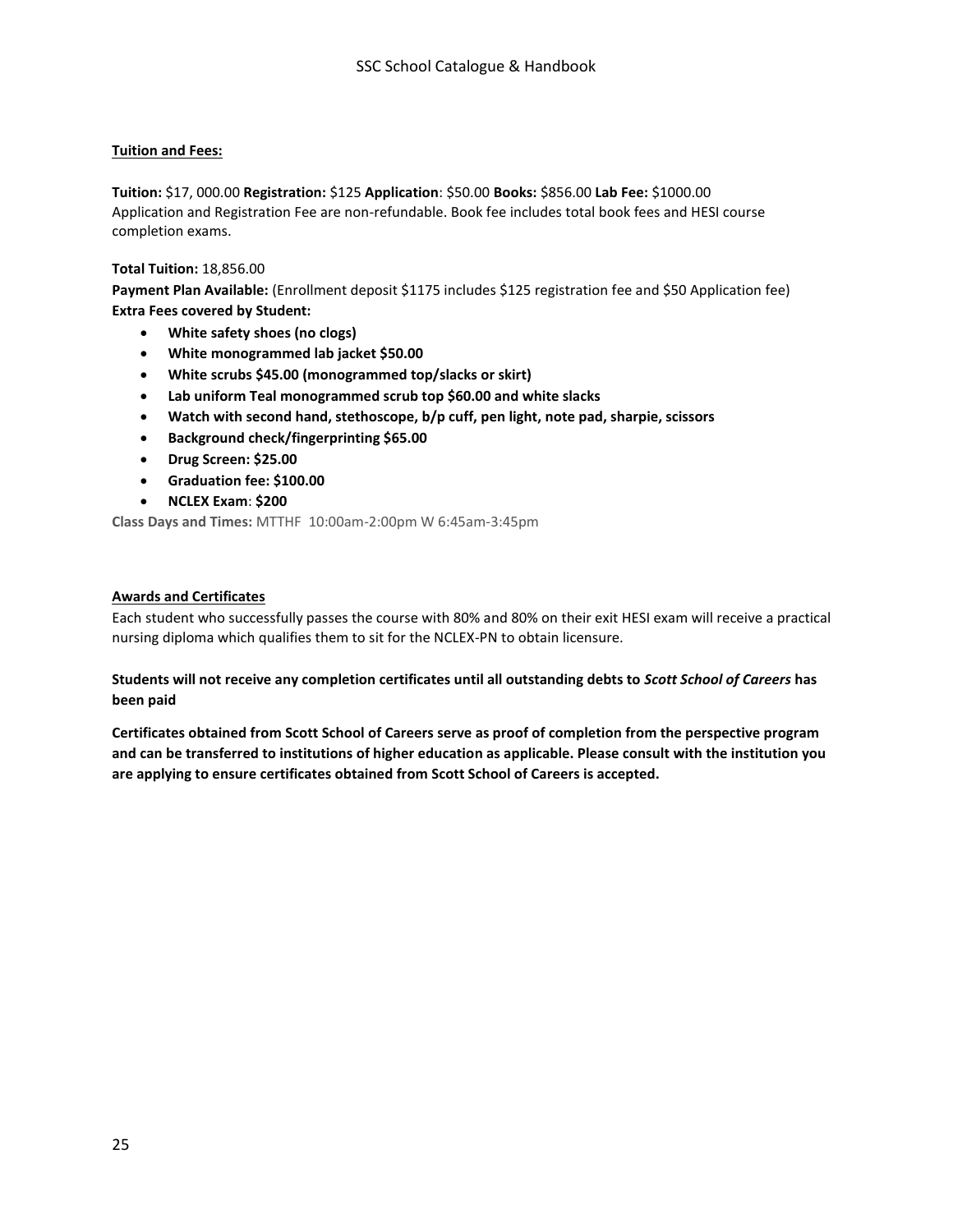## **CERTIFIED PHARMACY TECHNICIAN PROGRAM**

## **Pharmacy Technician**

CIP CODE 51.0805

## **Description**

Scott School of Careers CPT 004 program is an online combined with in person practicum 120 hours total that prepares individuals, under the supervision of pharmacists, to prepare medications, provide medications and related assistance to patients and manage pharmacy clinical and business operations. It includes instruction in medical and pharmaceutical terminology, principles of pharmacology and pharmaceutics, drug identification, pharmacy laboratory procedures, prescription interpretation, patient communication and education, safety procedures, record-keeping, measurement and testing techniques, pharmacy business operations, prescription preparation, logistics and dispensing operations, and applicable standards and regulations. Scott School of Careers places emphasis on the 4 key subject areas which includes: Medications Federal requirements

Patient safety and quality assurance Order entry and processing

The graduate certified pharmacy technician will be able to perform the following duties: Fill bottles with doctorprescribed medications, type and apply labels with directions and other information for patients, and pre-pack bulk medications. Handle any required cash register operations, resolve issues, concerns or complaints made by customers, Call doctors for prescription refill authorizations, Type up prescription information details to produce labels for packages, Keep detailed records of on-hand medications and other stock, and Resolve any issues with patients insurance coverage.

## **Day, Times, Length of Program and Fees**

8 weeks to completion 125-hour program

The Certified Pharmacy Technician is a distant learning program with an in person practicum lab for hands on learning designed for the working adult and independent student candidate. 80 hours of didactic content is situated in our online platform. Students and Instructors/advisors access the virtual learning platform via personal laptop/desktop in their own private setting. The practicum portion is 45 hours and will take place onsite at the school location in the designated lab section in the final 3 weeks of class.

## **Total Contact Hours**

Total Hours 125 **Tuition:** \$1480 **Books:** \$180 **Lab Fee:** \$150 **Scrub Top and bottom:** \$65 (included in tuition) **Background Check:** \$55

**Total Tuition:** \$1480 (includes book, lab fee, uniform, background check)

**Payment Plan Available:** (Enrollment deposit \$480 includes \$150 registration fee) Balance broken up into 2 payments. Must be paid in full by 4th week of class.

**Extra Fees covered by Student:**

- **• Black safety shoes (no clogs)**
- **• White lab jacket**
- **• Calculator that performs basic functions**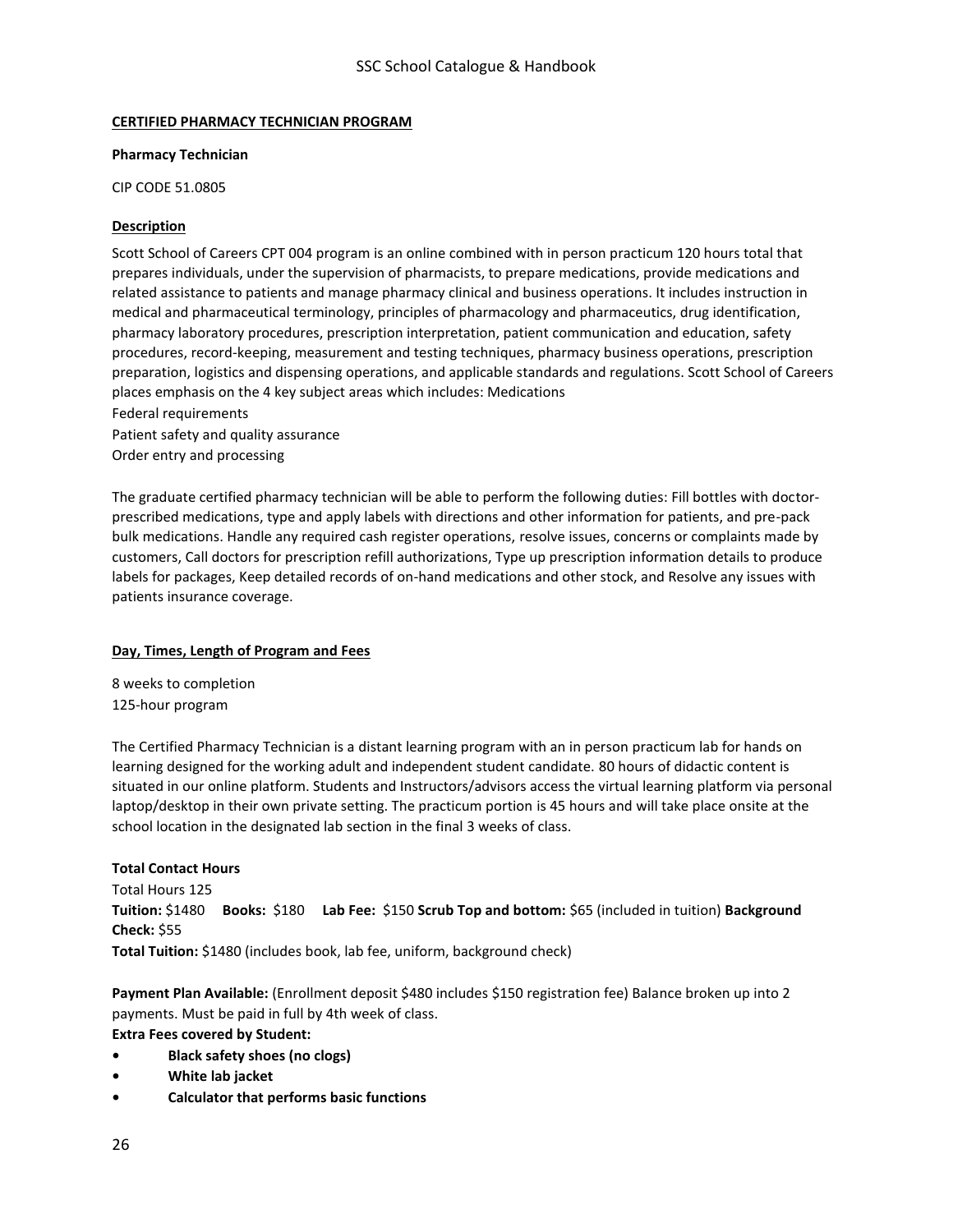**• State Exam:** \$117 (exam prep packages may be purchased separately through NHA)

**BOOK**: Mosby's Pharmacy Technician Principles and Practice 6th Edition (ISBN-978-0323734073) by Davis | Guerra. Published by Elsevier.

**Class Days and Times: Theory MW 8-4pm and Practicum MWF 4:30pm-9:30pm**

#### **PREREQUISITES FOR PHARMACY TECHNICIAN PROGRAM**

- 1. Student must pass a standardized math and reading entrance exam with a 76% passing score in both content areas
- 2. High school diploma or GED- or must be no more than 60 days from successfully obtaining either
- 3. Must be sixteen (16) years of age or older. 18 years or older to be eligible to sit for the PTCB certification.
- 4. Provide proper identification: Valid State I.D. or Drivers License. Passport accepted in special circumstances
- 5. Must be able to speak, read and write English.
- 6. Be able to provide a social security number and a copy of the social security card for placement on the registry upon completion of the state certified examination.
- 7. Be able to pass a criminal background check. CANDIDATES MUST NOT HAVE ANY DRUG RELATED CHARGES, NO FEDERAL OFFENSES OR SERIOUS FELONY CONVICTIONS (see administrative staff with questions)
- 8. Potential students cannot have an open past due balance with Scott School of Careers or student will not be considered for program until all balances are settled
- 9. Student must have access to working laptop or desktop with stable broadband internet connection with a minimum speed of 5Mbps (recommended). An online interview will be conducted to finalize enrollment.

# **Pharmacy Technician Program Objectives**

- 1. Identify the role that early pharmacist played in society
- 2. Compare and contrast the role of early pharmacist with modern pharmacy practices
- 3. Describe Federal Laws Affecting the Pharmacy Technician and Functions of the FDA and DEA
- 4. Demonstrate how to collect information needed to fill a prescription from customers or health professionals
- 5. Explain the steps necessary for checking prescriptions for accuracy, completeness, legality, reimbursement eligibility
- 6. Compare and contrast patients' needs to speak with pharmacist for counseling, or to answer questions, as appropriate
- 7. Demonstrate the procedure of measuring amounts of medication for prescriptions accurately
- 8. Demonstrate how to correctly package and label prescriptions
- 9. Define *prescription* and list the advantages of e-prescribing.
- 10. List the information needed to have a prescription filled at a pharmacy, and define various pharmacy abbreviations
- 11. Perform inventory organization and alert pharmacists to any shortages of medications or supplies
- 12. Perform how to properly accept payment for prescriptions and process insurance claims
- 13. Demonstrate how to enter customer or patient information, including any prescriptions taken, into a computer system
- 14. Model how to answer phone calls from customers and respond to questions and requests
- 15. Explain how to use and maintain automated technology as necessary
- 16. Prepare and package prescribed medications: filling bottles, attaching labels, and accurately pricing each item.
- 17. Demonstrate and ensure proper storage and security as required by specific drugs and compounds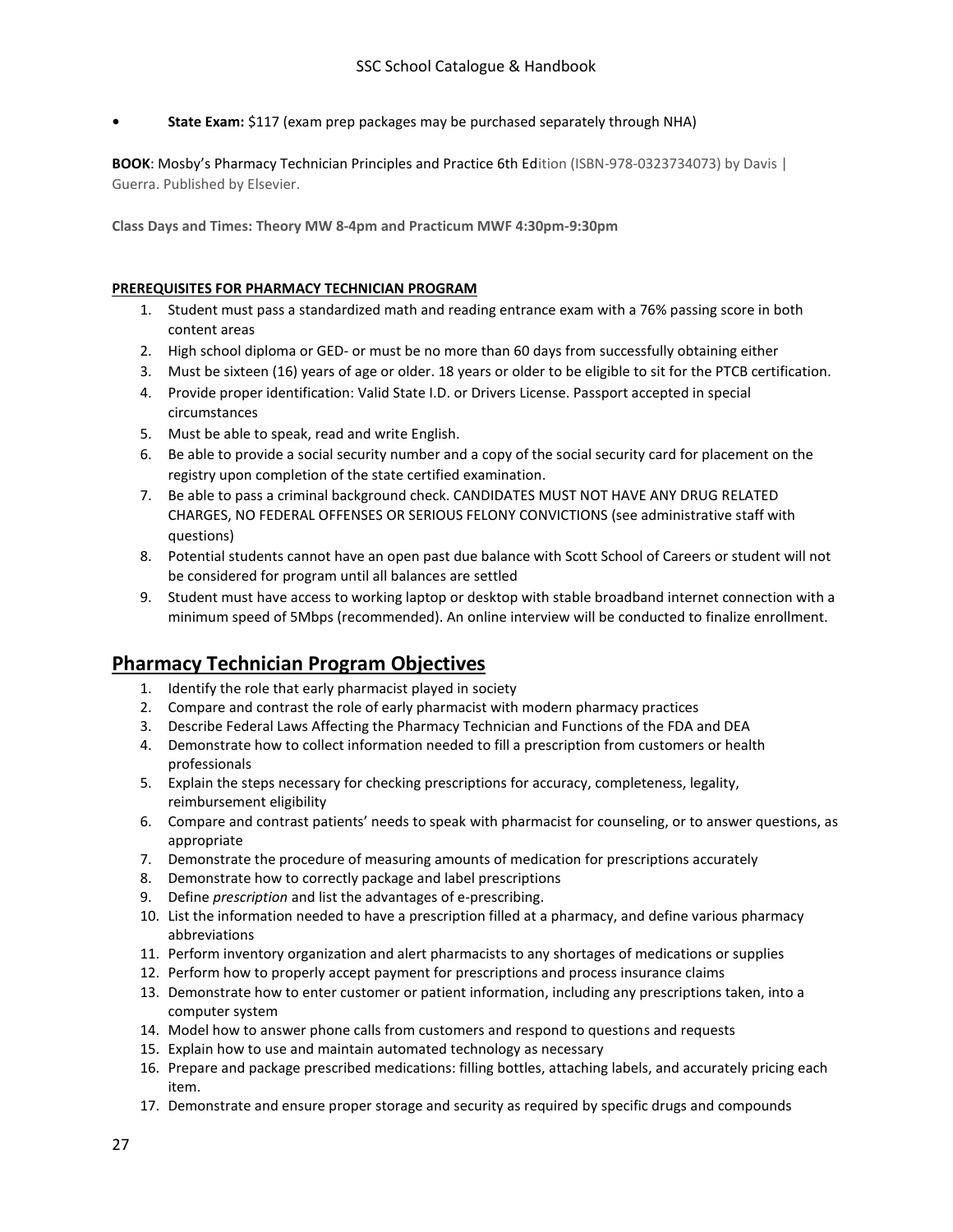- 18. Demonstrate how to maintain inventory, order, label and count stock of medications, chemicals and other supplies.
- 19. Recognize how to handle a variety of paperwork/data entry for inventory management and third-party insurance billing, and receipts from transaction
- 20. Explain the importance of professionalism in the workplace and the importance of networking as it relates to the job search.
- 21. Discuss the national certifications available for technicians
- 22. Explain where pharmacy abbreviations originate, list dangerous abbreviations, and explain why these abbreviations are on The Joint Committee's "Do Not Use" list.
- 23. Recognize the general classifications of medications and the related body systems.
- 24. Identify various dosage formulations and give examples of each.
- 25. Identify various routes of administration and give examples of each.
- 26. Explain the difference between pharmacokinetics and pharmacodynamics.
- 27. List and explain the absorption, distribution, metabolism, elimination, and bioavailability of drugs in the body. Also, define first-pass metabolism and explain why it is important in drug delivery.
- 28. Define half-life and describe factors that influence it. Also, define the bioequivalence of drugs and its relationship to the Orange Book
- 29. Identify various routes of administration and give examples of each.
- 30. Explain the difference between pharmacokinetics and pharmacodynamics.
- 31. List and explain the absorption, distribution, metabolism, elimination, and bioavailability of drugs in the body. Also, define first-pass metabolism and explain why it is important in drug delivery.
- 32. Define half-life and describe factors that influence it. Also, define the bioequivalence of drugs and its relationship to the Orange Book
- 33. Identify various routes of administration and give examples of each.
- 34. Explain the difference between pharmacokinetics and pharmacodynamics.
- 35. List and explain the absorption, distribution, metabolism, elimination, and bioavailability of drugs in the body. Also, define first-pass metabolism and explain why it is important in drug delivery.
- 36. Define half-life and describe factors that influence it. Also, define the bioequivalence of drugs and its relationship to the Orange Book
- 37. Demonstrate the appropriate way to research drugs and other information from reference books, journals, and electronic resources
- 38. Define prescription and list the advantages of e-prescribing.
- 39. List the information needed to have a prescription filled at a pharmacy, and define various pharmacy abbreviations
- 40. Compare and contrast institutional and community pharmacy practice
- 41. Define prescription and list the advantages of e-prescribing.
- 42. List the information needed to have a prescription filled at a pharmacy, and define various pharmacy abbreviations.
- 43. Discuss and demonstrate medication safety and error prevention
- 44. Recognize different drug classifications and be able to explain each and how they differ.
- 45. Discuss how US Food and Drug Administration regulations affect OTC products and describe the process of how a prescription drug becomes an OTC drug.
- 46. Discuss how US Food and Drug Administration regulations affect OTC products and describe the process of how a prescription drug becomes an OTC drug.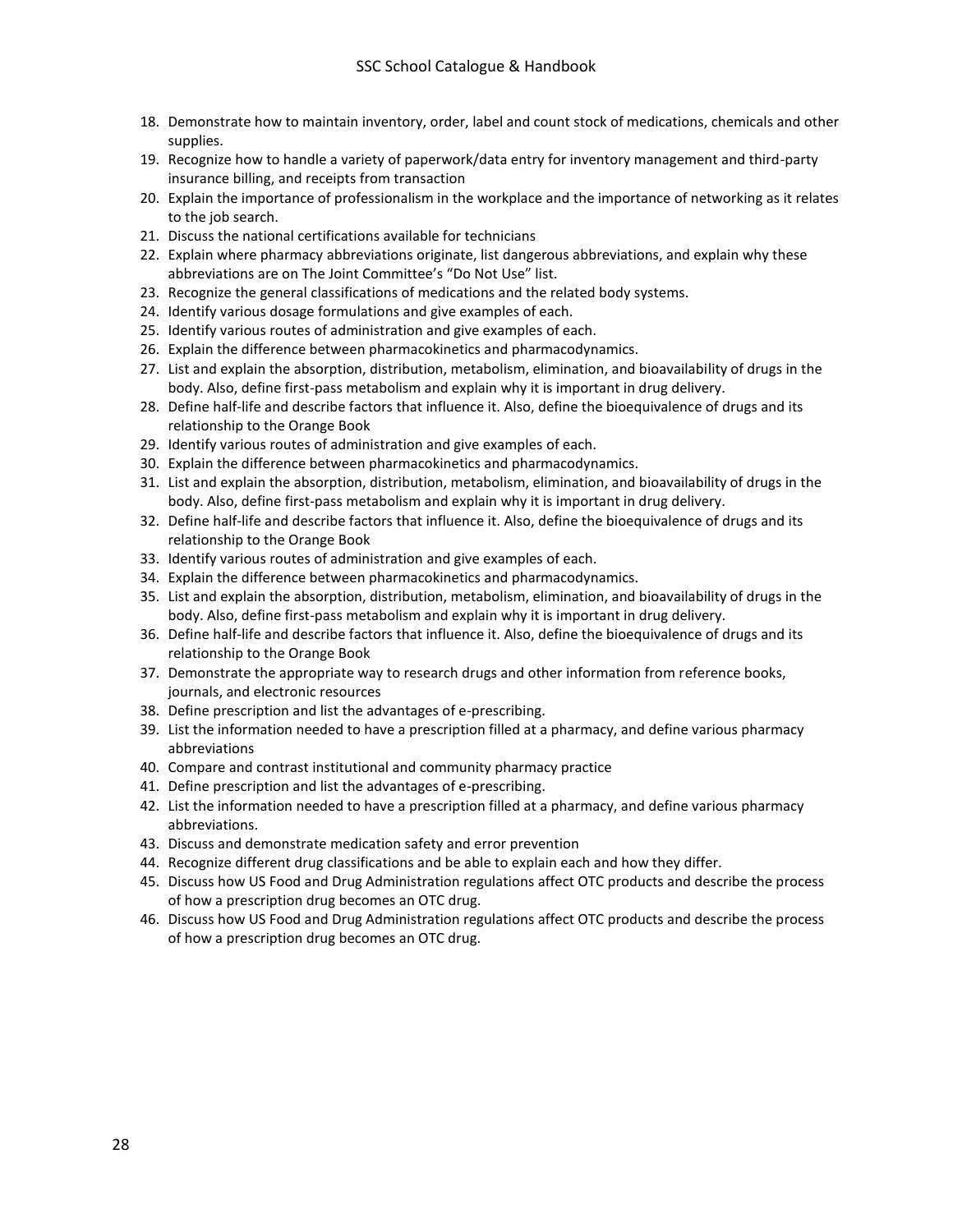## **Awards/Certificate**

NHA's ExCPT Pharmacy Technician Eligibility Requirements:

To be eligible to sit for an ExCPT pharmacy technician certification examination and receive CPhT certification, each candidate must satisfy Step 1-2 below:

**Step 1:** Possess, or be within no more than 60 days\* of possessing, a high school diploma or the equivalent, such as a General Education Development (GED) test or other equivalency test recognized by the candidate's state of residency, or diploma and official transcript reflecting equivalent education as evaluated by the American Association of Collegiate Registrars and Admissions Officers for secondary education (if documents are not in English, a translation into English from a translation service approved in the United States for legal or governmental documents must be available upon request).

**Step 2:** Successfully complete the following pathway: **PATHWAY 1:** TRAINING PROGRAM: Within the past five (5) years\*: a. Successfully complete a pharmacy technician training program offered by an accredited or state approved institution.

**Students will not receive any completion certificates until all outstanding debts to** *Scott School of Careers* **has been paid.**

**Certificates obtained from Scott School of Careers serve as proof of completion from the perspective program and can be transferred to institutions of higher education as applicable. Please consult with the institution you are applying to ensure certificates obtained from Scott School of Careers is accepted.** 

## **ACCREDITATION**

*Scott School of Careers* recognizes that accreditation is not necessary for the program to be offered, the ExCPT examination can be taken based NHA's nationally accredited certifications examination criteria, Scott School of careers would like to become a PTCB recognized training program for our students to sit for this exam as well by Summer 2022.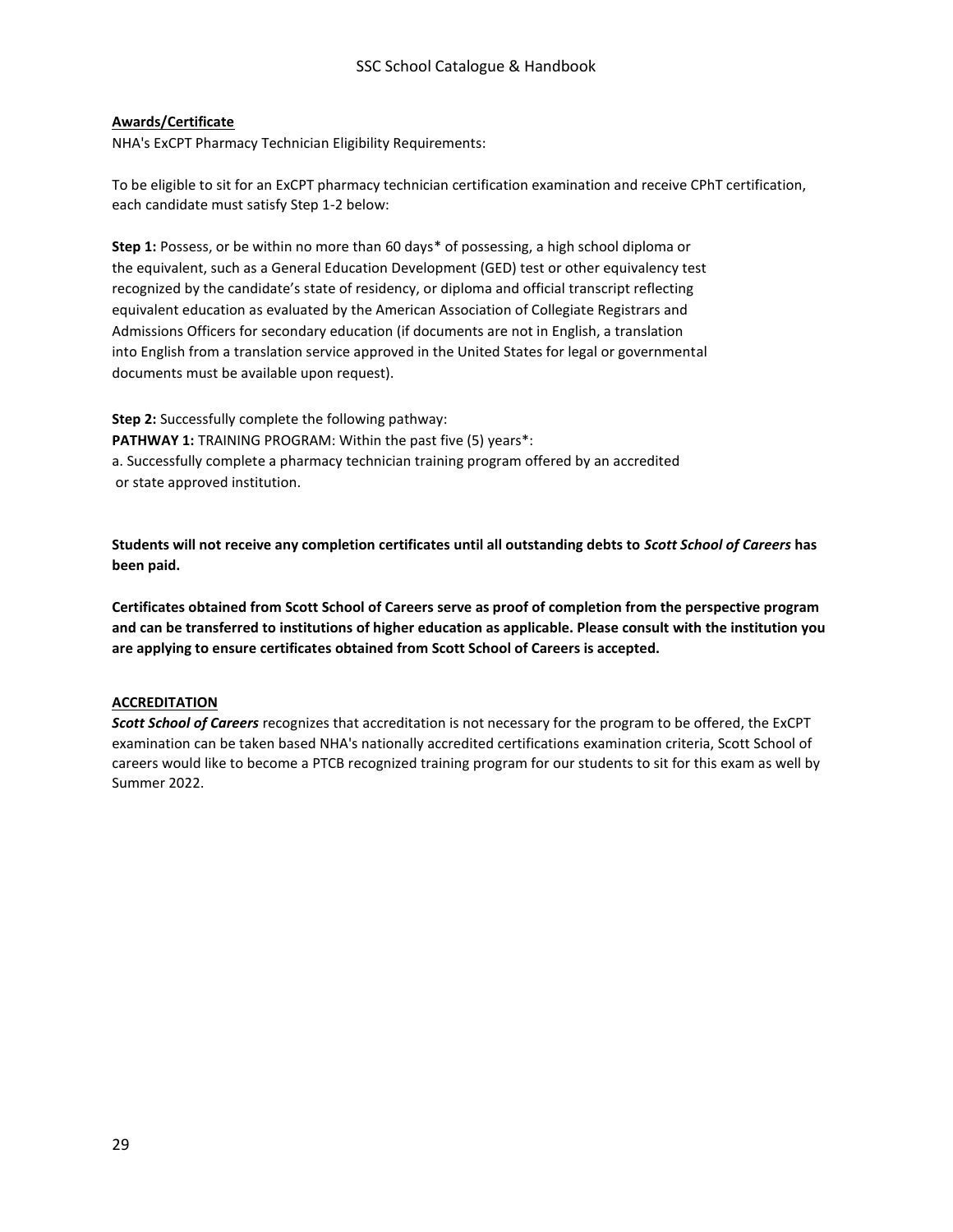## **SCHOOL POLICIES:**

#### **ADMISSIONS POLICY**

*Scott School of Careers* maintains a non-restrictive admissions policy open to all persons high school age to adult. A high school diploma or GED is encouraged, but not required, for all courses. If neither is available, student must pass standardized general aptitude exam for admission. (Please checks specific course prerequisites). *Scott School of Careers* assures that no person shall be excluded from or denied the benefits of any program or activity on the basis of race, color, age, sex, religion, disability, or place of origin.

## **ACADEMIC YEAR**

Our academic year runs from January through December.

#### **HOLIDAYS**

Christmas Day, New Year's Day, Dr. Martin Luther King Day, Memorial Day, Columbus Day, Veterans Day, Labor Day, Fourth of July, Junteenth.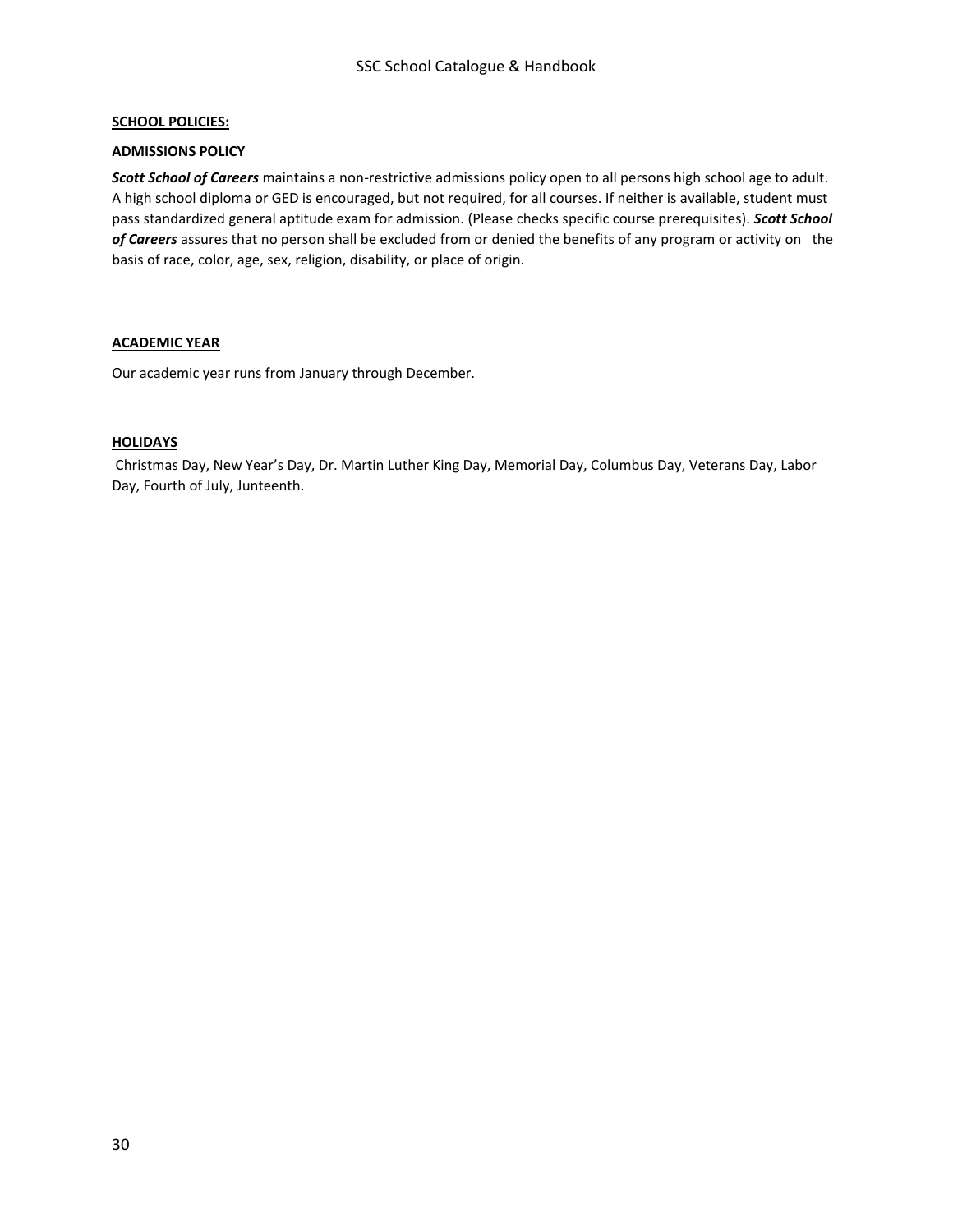## **PAYMENT POLICY**

Payment plans are available. Arrangements for payment must be made at the time of registration. Payments may be made by cash, Visa, MasterCard or Online through our website via Paypal. Course fees and final payments are due prior to 1<sup>st</sup> clinical. Employee Assistance, Work Force Innovation and Opportunity (WIOA), CEDA, and GI Bill payment vouchers are also accepted. All deposits and down payments become part of tuition and fees.

#### **CLINICAL ATTENDANCE**

**Clinical attendance is mandatory any/all absences will result in a \$100.00 FEE. All clinical absence must have documentation to be excused, although a fee will be assessed. A No-Call, No Show is grounds for immediate dismissal from the program without refund.** 

**The student is allowed only one excused Clinical absence. The 1st clinical for all sessions are mandatory. Additionally, all clinical hours must be met as stated in the course outline. All fees be met before student is allowed to make up hours. There will be one make up attempt for an excused absence (see excused absence). All students are required to have a TB test and statement of good health along with any other physical requirements prior to the first day of clinicals.** Guidelines for Health requirements will be explained during each perspective course orientation.

## **MAKE -UP- Make up work is the sole responsibility of the student.**

#### **CLASS DECORUM**

Smoking is prohibited inside the school facility and with 15 feet of the facility doorways. See syllabus.

#### **ATTENDANCE AND CONDUCT POLICY**

Attendance – Regular attendance is mandatory for course completion.

Absenteeism – The student is only allowed to miss 1 Day of Theory and 1 Day of clinical before dismissal from the program results. In the event of excused absenteeism make up time may granted. All fees must be satisfied before make up. Excused absenteeism may include but is not to the following: **hospitalization, illness needing medical care, or death of an immediate family member**. To obtain an excused absence the office of must be notified on the day of absence. Additionally, students must provide documented proof stating the reason for the absence. Make up time maybe granted for an excused absence upon approval of the Director.

1 makeup day will be scheduled during the class. Make up time must be completed with 45 days of the absence.

#### **TARDINESS**

Students are required to be on time to all scheduled classes. Late arrival may result in deduction of points from attendance portion of your grade. In the event of excessive unexcused tardiness consultation with the Director of Scott School of Careers may be required. See Syllabus.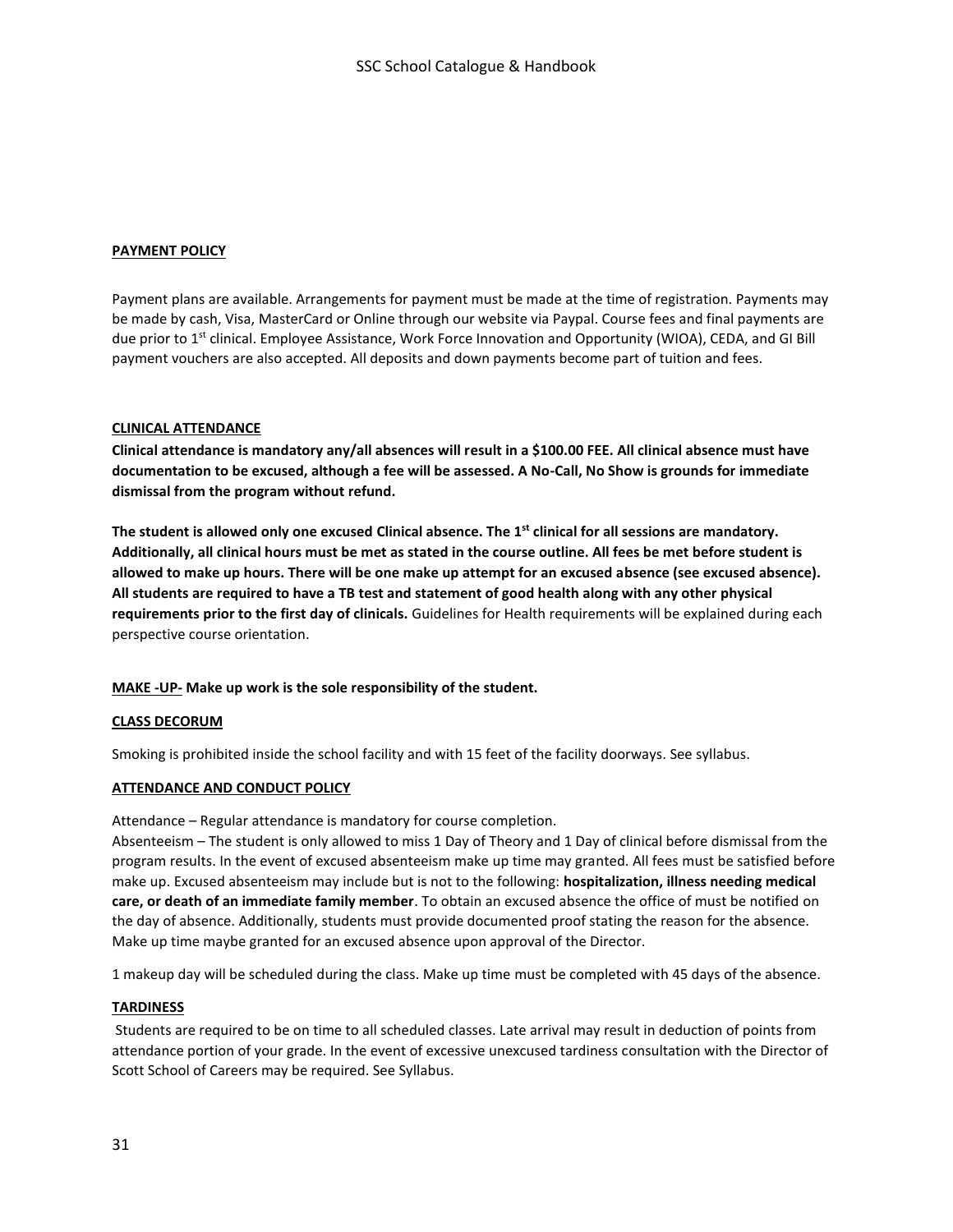## **Student Conduct and Discipline** – Any student at *Scott School of*

*Careers* who engages in any of the following will have his/her enrollment terminated:

- Cheating or Plagiarism
- Furnishing false information to school officials
- Physical or verbal abuse of another person on school premises
- Theft or malicious damage, or destruction of property at the instruction site
- Lewd or indecent conduct on school premises
- Possession, consumption, or under the influence of alcoholic beverages or illegal drugs, on school premises.
- Disorderly conduct
- Failure to comply with proper and lawful direction from an official of *Scott School of Careers.*
- Use of firearms, dangerous weapons or other dangerous devices on school premises
- Unauthorized entry to school facilities
- Violation of local, state, or federal laws while on school premises
- Missing more than 1 Day of Theory or Clinical
- Conviction of a crime (depends on offense)

## **PLACEMENT ASSISTANCE**

Career guidance and placement assistance are indispensable responsibilities of any successful career- oriented training program*. Scott School of Careers* guidance and placement policy consists of these main areas:

- Employment Assistance: creating a resume, developing good interview skills
- Maintaining a job lead board available to all students

While *Scott School of Careers* assists with job search, we make no guarantees, expressed or implied, of future employment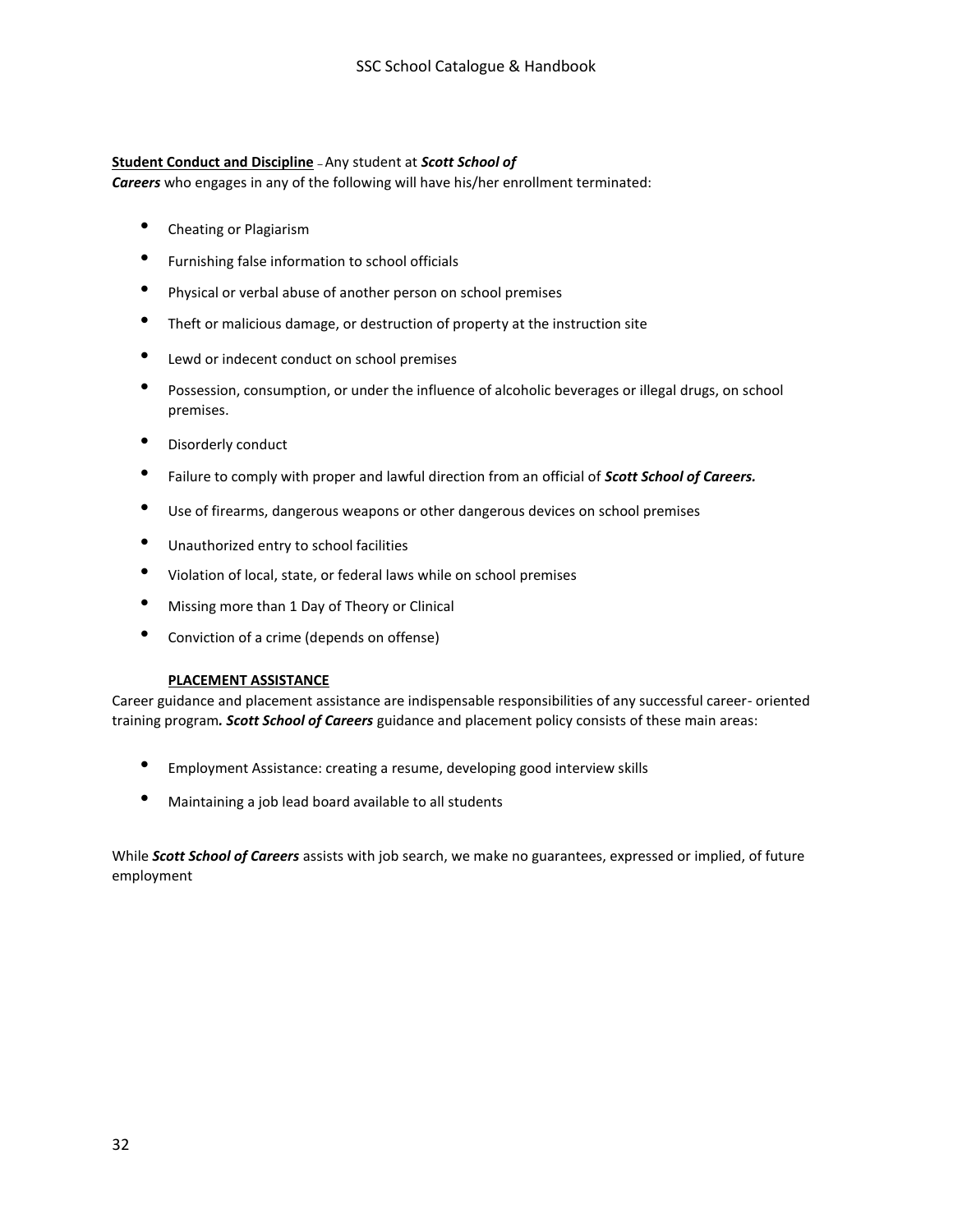## **Student's / Buyer's Right to Cancel**

The student has the right to cancel the initial enrollment agreement. Cancellation of the enrollment by midnight of the 5th business day after this contract is signed by the student and the student accepted by *Scott School of Careers.* 

Notice of cancellation shall be made in writing to: Director of Training, *Scott School of Career.*, Markham IL, 60406

## **CNA Refund Policy**

In order to avoid misunderstanding and possible confusion, all requests either from the perspective and/or current student or the school, for withdrawal/ dismissal and possible refund of monies paid should be made in writing. In the event that a student registers and for some unforeseen circumstance cannot attend classes. The students will be granted the opportunity to attend a different class during that same academic year and any deposit monies will be applied will be applied to the new course selection.

Cancellation of the enrollment within 5 business days by midnight of the  $5<sup>th</sup>$  business day, after all parties have signed the final agreement will results in the total refund of the tuition /fees paid to the School.

- A. When notice of cancellation is given before midnight of the  $5<sup>th</sup>$  business day after the enrollment, but prior to the 1<sup>st</sup> day of class, all tuition and any other charges shall be refunded to the students less the \$150.00 deposit.
- B. Withdrawal by 1<sup>st</sup> day of Theory: 75% less \$150.00 Deposit
- C. Withdrawal by 2<sup>nd</sup> day of Theory: 50% less \$150.00 Deposit
- D. Withdrawal between  $3^{rd}$  day of Theory and  $5^{th}$  day of Theory: 25% less \$150.00 Deposit
- E. Withdrawal 6<sup>th</sup> day and after of Theory: There will be No Monies refunded.
- F. Withdrawal during Clinical rotation: There will be No Monies refunded.
- G. Applicants not accepted by accepted by *Scott School of Careers* shall receive a refund on all tuition and fees paid.
- H. Application / registration fees shall be \$150.00 unless otherwise specified in writing. At no time will this fee exceed \$150.00. Registration fee is nonrefundable. Please note that registration fee applies towards the tuition.
- I. All deposits of down payments shall become part of the tuition and/or fees.
- J. Scott School of Careers shall provide a copy of the student's valid written enrollment agreement once accepted
- K. If Scott School of Careers cancels or discontinues a course; the student shall have all tuitions fees returned.
- L. All student refunds shall be made by *Scott School of Careers* within 30 calendar days from the date of receipt of the student's cancellation.
- M. A student may give notice of cancellation to *Scott School of Careers* in writing. The unexplained absence of a student from *Scott School of Careers* for more than 15 school days shall constitute constructive notice of cancellation from *Scott School of Careers*. For the purposes of cancellation the date shall be the last day of attendance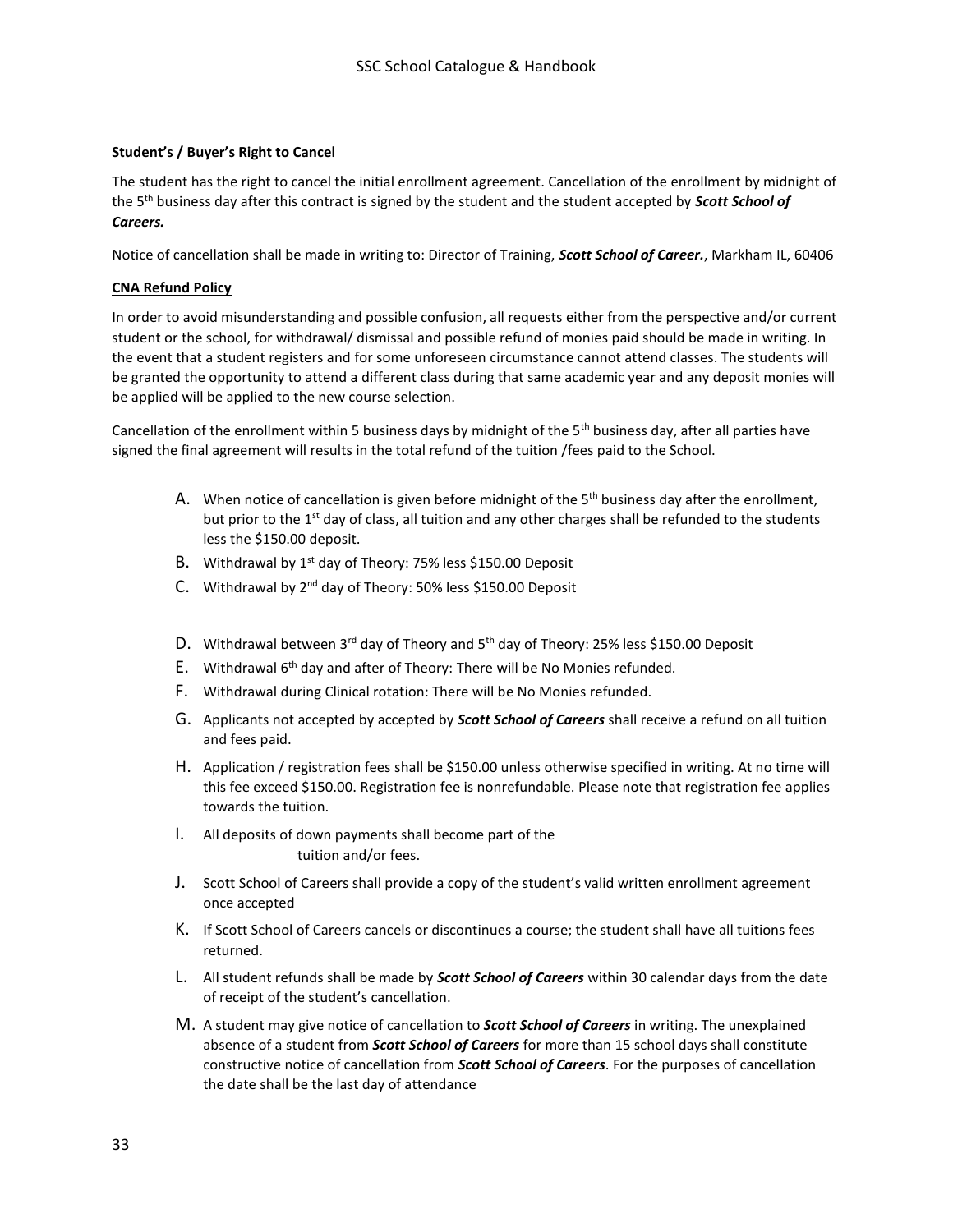- N. *Scott School of Careers* reserves the right to make refunds which exceed those prescribed in the this section.
- O. *Scott School of Careers* shall refund all monies paid to it in any of following circumstances:
	- 1. *Scott School of Careers* did not provide the prospective student with a copy the student's valid enrollment agreement
	- 2. *Scott School of Careers* cancels or discontinues the course of instruction in which the student has enrolled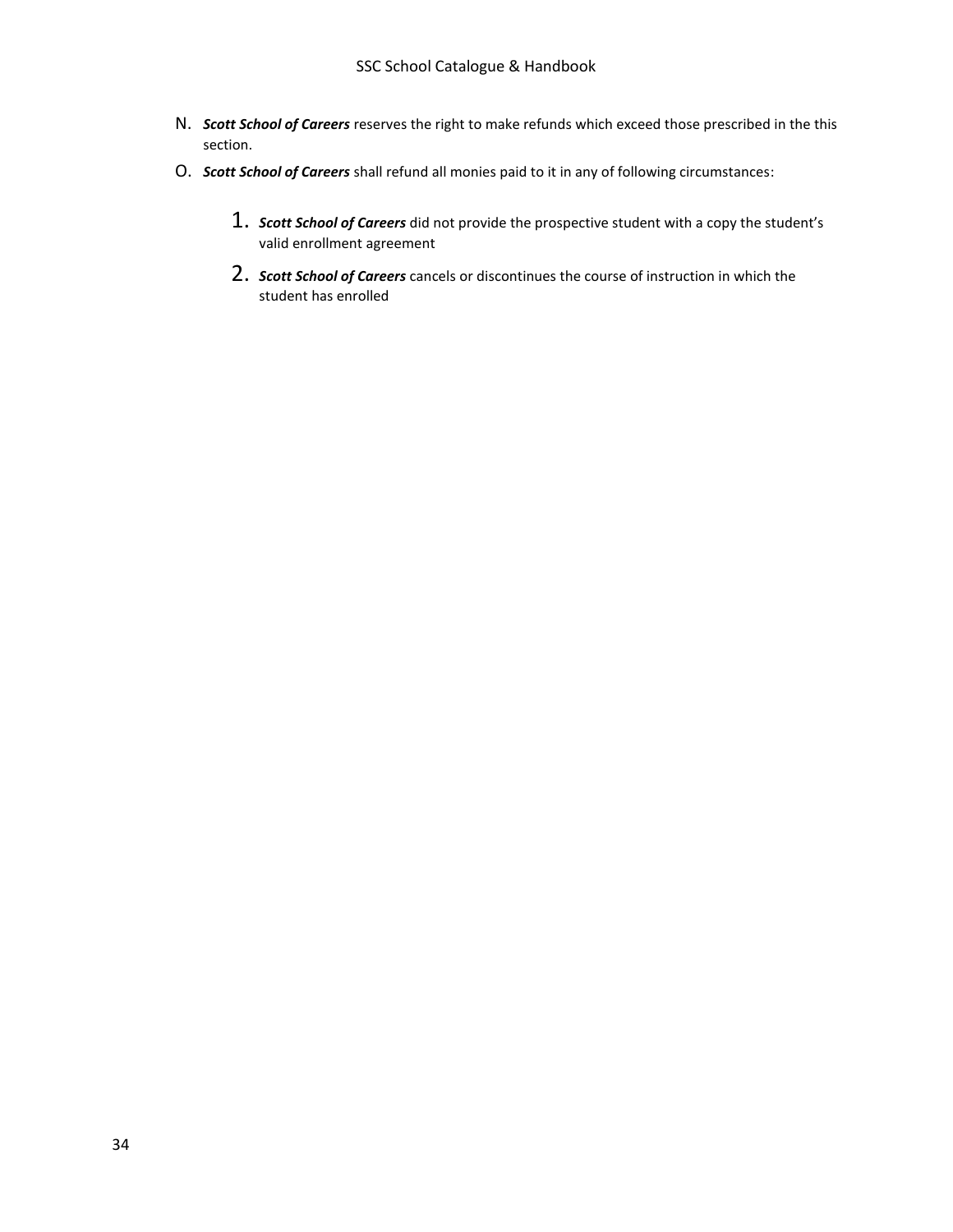## **REQUIREMENTS FOR CLINICAL ROTATIONS**

- All students must wear their perspective Scrubs with SSC LOGO Top
- Stethoscope and watch with second hand are part of proper uniform
- Transfer belt (Gait Belt) is mandatory for CNA students
- All students are responsible for their own transportation to and from clinical sites
- Hair should be swept up off of collar and not obscure face
- Black sneakers or nursing shoes with rubber sole must be worn
- No clogs with sling back, open back, or crocs with holes will be permitted
- No acrylic, gel nails, or overlays will be allowed
- No earrings larger than a stud sized will be permitted
- Please refrain from heavy cologne and perfumes
- Excessive Tattoos must be covered
- No facial piecing can be showing
- There will be no eating on the care units
- There will be no cell phone usage on the care units

Any violation of the Dress Code for Clinical will result in student being dismissed from that day of clinical; Student will be responsible for any fees incurred that must be satisfied before a makeup is allowed. Please refer to **Attendance and Conduct Policy.** Subsequent infraction will result in dismissal from program.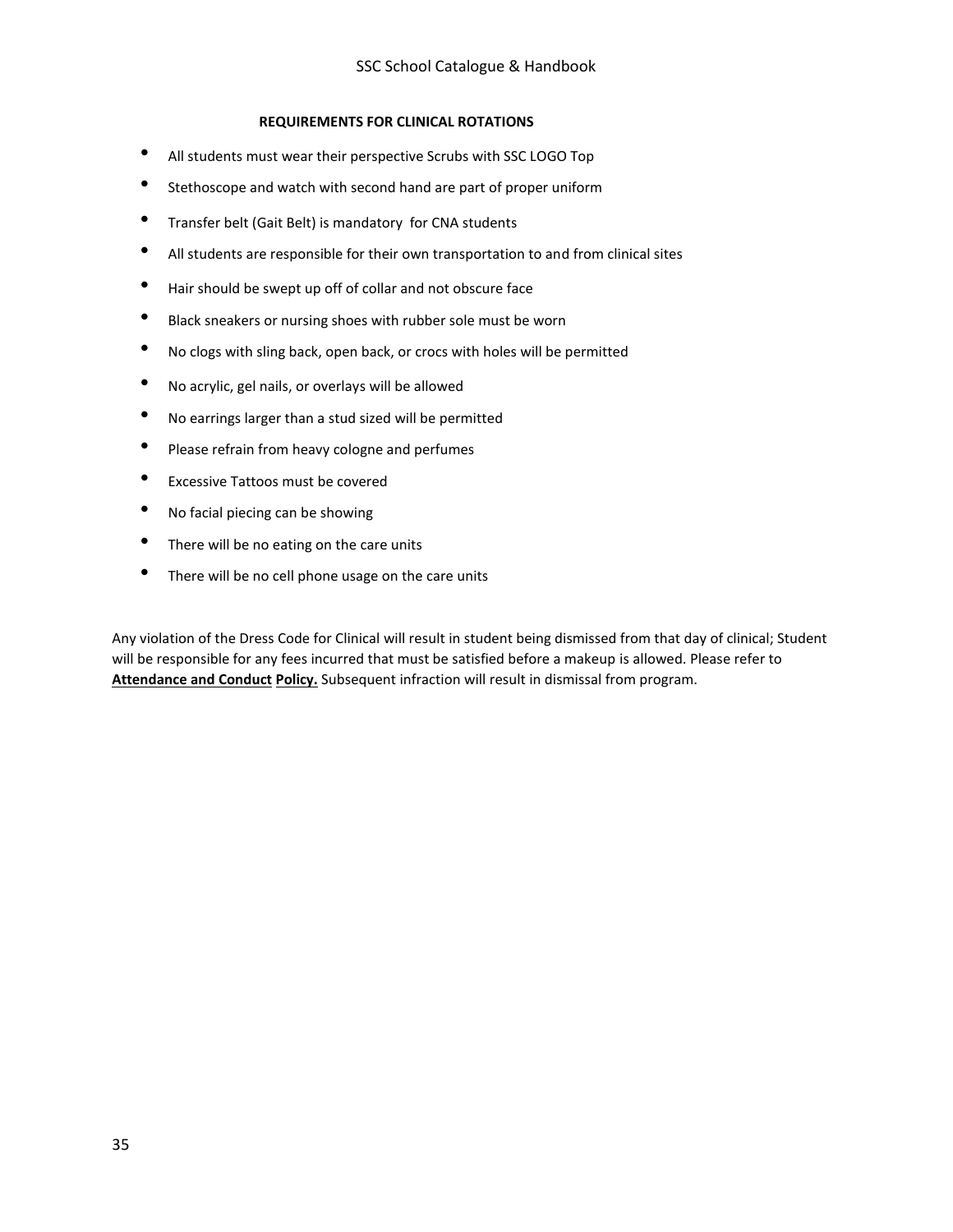## **RECORD POLICY**

In accordance with FERPA guidelines all transcripts are terminal records. If students would like to review their records, all request will be made in writing attention to Program Director. All request for review will be satisfied within 3 business days. Graduates requesting record copies will be required to submit request with \$10.00 transcript fee. Copies will be provided anytime during normal office hours. All student records will be kept on file as long as Scott School of Careers in in operation. Active student records will be onsite of the designated campus. All overflow records will be maintained at the West campus. At such a time when the institution is no longer in operation, transcripts will be turned over to the Illinois Board of Higher Education.

## **School Office Hours**

Excluding Holiday in observance: Normal office Hours are Monday- Friday 9:00 am – 5:00 pm. Call before visiting in person

#### **Classroom Dress Code Policy**

All clothing should be weather appropriate. No see-through clothing, mid drifts, cleavage or "short shorts" will be allowed. See Syllabus.

If you course hosts a lab, students will be required to wear uniform on lab days.

#### **Complaints**

If a student feels as if his/her concerns are not being resolved to the student's satisfaction, the student may make a complaint to:

<http://complaints.ibhe.org/>

Illinois Board of Higher Education 1 North Old State Capitol Plaza, Suite 333 Springfield, Illinois 62701-1377

And by sending a letter to the following address:

Illinois Department of Public Health Education and Training Department 525 West Jefferson 4<sup>th</sup> Floor Springfield, IL 62761

#### **Consumer Information**

For Consumer information visit our website a[t www.ssccareers.org.](http://www.ssccareers.org/) Information on website may be insufficient. All interested parties are encouraged to call or come into our location for more details. Please see attached institutional disclosures table.